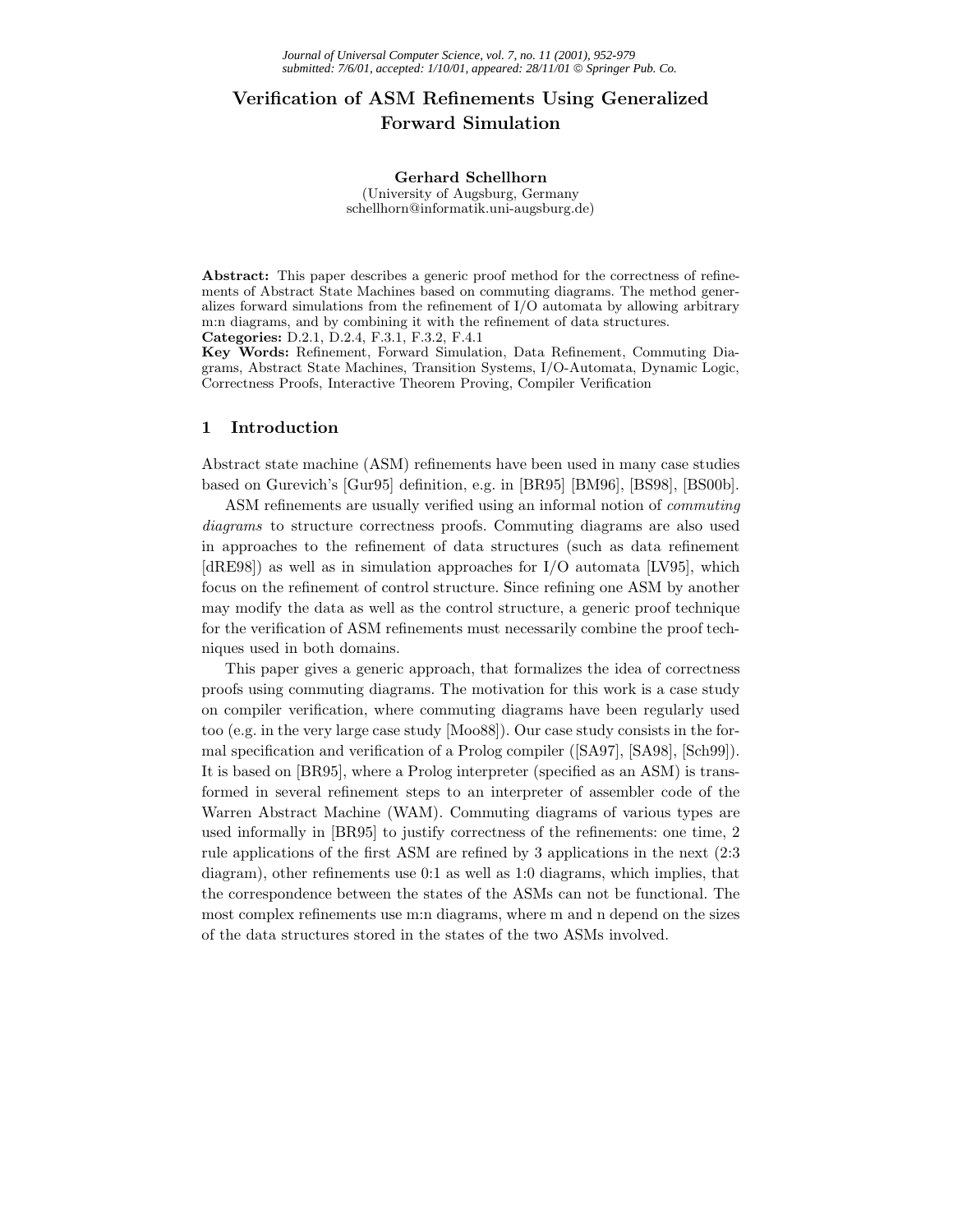

**Figure 1:** Verification of a refinement using commuting diagrams

The theory developed here justifies the use of arbitrary m:n diagrams, and gives precise verification conditions. It was used successfully in [Sch99] to formalize the proofs of 9 refinements. Although first intended specifically for deterministic ASMs, we found it not too difficult to generalize it to indeterministic transition systems. Transition systems, execution traces, runs and a number of temporal properties are defined in Sect. 2.

Section 3 gives four definitions of refinement correctness: Preservation of partial and total correctness are already known from compiler verification, and targeted to a pre/postcondition semantics, where only the results of computations are of interest. Partial and total preservation of traces should be used for reactive systems which should have comparable intermediate states. A common requirement for ASMs in this case is that both should modify the value of some dynamic functions (output functions) in the same way.

Section 4 is the core of our theory: we define a generic proof method for the verification. The idea is to allow two runs of the involved transition systems to be split into arbitrary diagrams using a coupling invariant  $\approx$  as shown in Fig. 1.

Verification of refinement correctness is reduced to the verification of a proof obligation, which expresses the commutativity of a single diagram. We will call the proof method *generalized forward simulation* since it generalizes forward simulations from I/O automata by including data refinement and by allowing arbitrary diagrams instead of m:1 diagrams. We will show, that with minor adaptations the proof method implies each of the four correctness notions.

The proof obligation to verify refinement correctness defined in Sect. 4 is very generic. Section 5 shows how to apply the theory to ASMs by expressing the proof obligation in Dynamic Logic (DL). Thereby the need to encode the semantics of ASM rules as an explicit transition relation is avoided. A higher order-variant of DL is implemented in the interactive specification and verification system KIV ([RSSB98]), which was used to formally check all the proofs of this paper. Instantiating the DL theorems, the KIV system can be directly used to specify and verify ASM refinements. This was done for the 9 refinements which were verified in the Prolog-WAM case study mentioned earlier. Since examples, which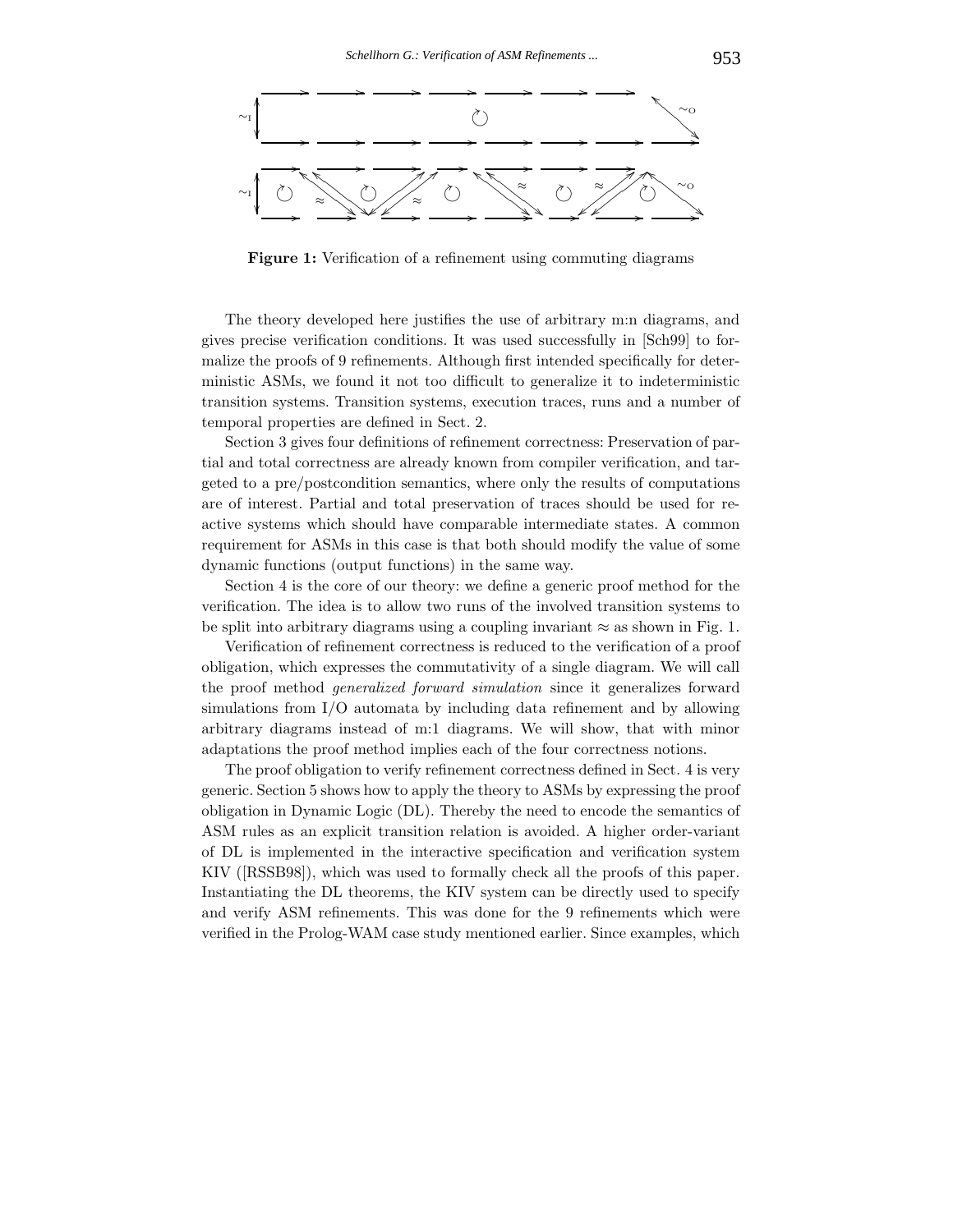require m:n diagrams with  $m,n = 0$  or both  $m,n > 1$  are either too complex, to be presented in this paper or are easily reduced to the standard 1:n (or m:1) case (see Theorem 12 for an explanation), we refer for numerous examples of such refinements to [Sch99].

Section 6 compares our work to data refinement, work from compiler verification and to the refinement of I/O-automata. In particular we will show, that our proof technique generalizes forward simulation, and allows in some case to avoid proofs using backward simulation. Generalized backward simulation is defined, and some of its properties are sketched. Finally, Sect. 7 concludes and gives some topics of further research.

# **2 Transition Systems and Abstract State Machines**

In this section we will define a generic framework for the refinement of transition systems. Although we have refinement of ASMs in mind, we will not be specific about the set of states nor about the way transitions are specified. Our definition is simply:

### **Definition 1.** [Transition System]

A transition system  $M = (S,I,\rho)$  consists of a set of states, a subset  $I \subseteq S$  of initial states and a transition relation  $\rho \subseteq S \times S$ 

For the usual definition of an ASM as given in [Gur95], which the reader is assumed to be familiar with, the set of states is some set of algebras over a given untyped first-order signature, and the transition relation is computed as the set of updates of the ASM rules. We have refrained from being so specific, since we want our approach to be applicable for any set of states, e.g.:

- **–** typed ASMs with a many-sorted (or higher-order) signature.
- **–** ASMs with recursive rules, where a rule application may fail to terminate. In this case we include a "⊥" Algebra in our set of states to express divergence.
- **–** ordinary valuations of (first-order or higher-order) variables.
- **–** state sets of I/O automata (this instance will be discussed in Sect. 6).

We have also not been specific about the transition relation or the syntax of rules. Here, we just want to fix the following "standard case", to be used later in specializations of the main theorem:

**Definition 2.** [standard ASM] A standard ASM has the form if  $\epsilon_1$  then RULE<sub>1</sub> if  $\epsilon_2$  then RULE<sub>2</sub> ... if  $\epsilon_n$  then RULE<sub>n</sub> where  $\epsilon_1 \ldots \epsilon_n$  are disjoint predicates over states, i.e.  $\neg (\epsilon_i \wedge \epsilon_j)$  holds for  $i \neq j$ .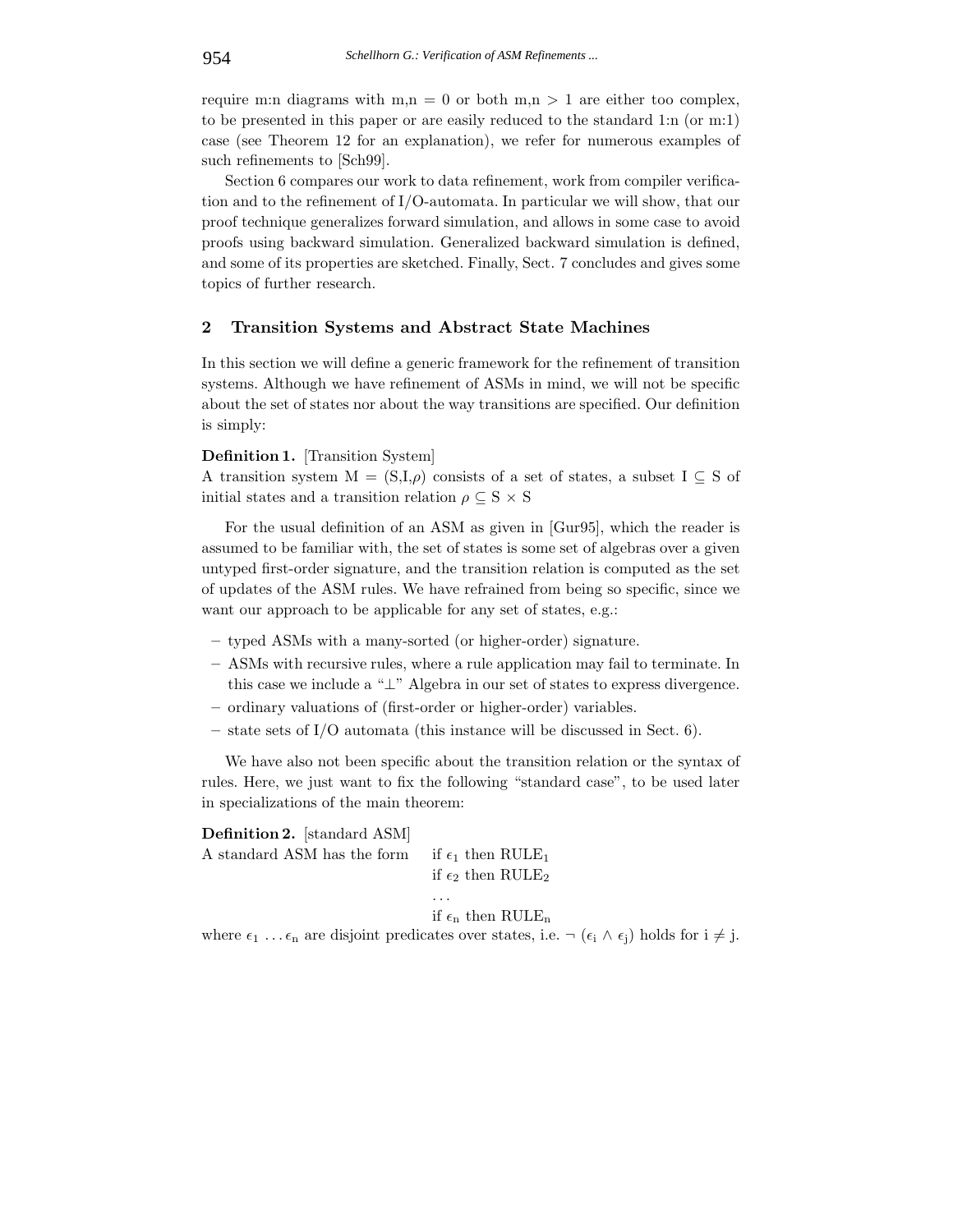Typical standard ASMs used in compiler verification (e.g. [BR95] for Prolog and [SSB01] for Java) specify an interpreter, where the tests  $\epsilon_i$  distinguish between the instructions of the interpreted language. Often, each  $RULE_i$  is just a number of parallel function updates.

To reason over a transition systems M we make use of some typical relational operators:  $\rho$ ;  $\xi$  is the composition of relations  $\rho \subseteq S \times S'$  and  $\xi \subseteq S' \times S''$ .  $\rho^{-1}$ is the inverse relation of  $\rho$ .  $\rho^{n}$  is the n-fold composition of  $\rho$  ( $\rho^{0}$  is the identity relation).  $\rho^*$  is the union of all  $\rho^n$  for  $n \geq 0$ .

**Definition 3.** [final states, traces, runs and I/O behavior]

- **–** A state s of M is *final*, if it has no successor state with respect to ρ. The set of final states is denoted with O (output states). In a standard ASM, the predicate final(s) is the conjunction of all negated rule tests.
- **–** A trace (or execution) σ : nat → S of M is a sequence of states, such that for each i either  $\sigma(i)$  is not final and  $\rho(\sigma(i), \sigma(i+1))$  holds, or otherwise  $\sigma(i+1)$  $= \sigma(i)$ . We write *trace(* $\sigma$ ) in this case.
- **–** A *run* of M is a trace σ that starts with an initial state σ(0) ∈ I.
- **–** The *partial* input/output behaviour *PIO(M)* ⊆ S × S of M is the set of pairs  $(s,s_0)$  of states such that  $s \in I$ ,  $s_0 \in O$  and  $\rho^*(s,s_0)$ .
- **–** The *total* input/output behavior *TIO(M)* ⊆ S × (S ∪ {⊥}) extends the partial one by adding pairs  $(s, \perp)$  for those initial states s with an infinite (i.e. nonterminating) run.

Our formal definition of traces extends a finite trace, which ends in a final state, to an infinite one by repeating the final state. This uniform treatment simplifies the axioms and theorems which will be given later on. Nevertheless we will call a trace finite, when it does repeat a final state. Note that a trace which becomes constant by repeating a state s with  $(s,s) \in \rho$  is possible, but *not* called finite.

To reason over executions of transition systems we define two temporal operators  $AF(s,p)$  ("for all executions starting with s predicate p will eventually hold") and  $EF(s,p)$  ("for some execution starting from s predicate p will eventually hold"):

$$
AF(s,p) : \leftrightarrow \forall \sigma. \ \sigma(0) = s \land \text{trace}(\sigma) \to \exists \text{ n. } p(\sigma(n))
$$
  
\n
$$
EF(s,p) : \leftrightarrow \exists \sigma. \ \sigma(0) = s \land \text{trace}(\sigma) \land \exists \text{ n. } p(\sigma(n))
$$
\n(1)

It is easy to verify that these operators could also be defined as fixpoints of the following recursions (as was done in PVS [RSS95]):

$$
AF(s,p) \leftrightarrow p(s) \lor \neg \text{ final}(s) \land \forall s_0. \rho(s,s_0) \to AF(s_0,p)
$$
  
\n
$$
EF(s,p) \leftrightarrow p(s) \lor \neg \text{ final}(s) \land \exists s_0. \rho(s,s_0) \land EF(s_0,p)
$$
\n(2)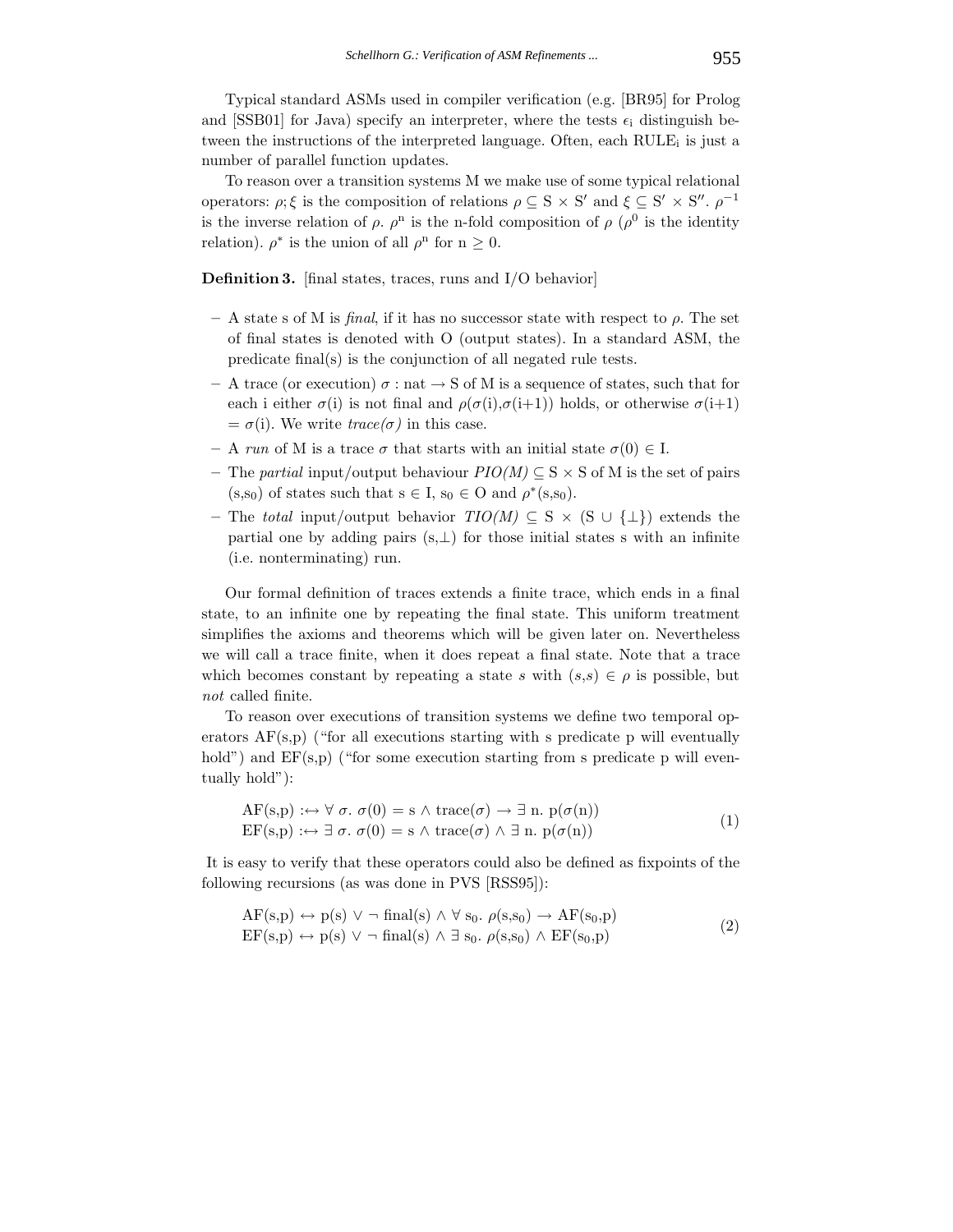For finite nondeterminism, i.e. when  $\{s_0 : \rho(s,s_0)\}\$ is finite for all states s, AF(s,p) and  $EF(s,p)$  can also be defined by iteration<sup>1</sup>:

$$
AF(s,p) \leftrightarrow \exists n. \forall s_0. \rho_p^n(s,s_0) \land p(s_0)
$$
  
\n
$$
EF(s,p) \leftrightarrow \exists n. \exists s_0. \rho_p^n(s,s_0) \land p(s_0)
$$
\n(3)

where  $\rho_p := \{(s,s_0) : \text{if } \neg p(s) \land \neg \text{ final}(s) \text{ then } \rho(s,s_0) \text{ else } s = s_0\}.$  Finally, we define abbreviations  $AF+(s,p)$  and  $EF+(s,p)$  which require p to hold in a state reachable from s with a *positive* number of rule applications:

$$
AF+(s,p) :\leftrightarrow \neg \text{ final}(s) \land (\forall s_0. \rho(s,s_0) \to AF(s_0,p))
$$
  
EF+(s,p) :\leftrightarrow \neg \text{ final}(s) \land (\exists s\_0. \rho(s,s\_0) \land EF(s\_0,p)) (4)

# **3 Refinement of Transition Systems**

In this section we will discuss refinement (also called implementation) of a transition system  $M = (S,I,\rho)$  by another  $M' = (S',I',\rho')$ . M is often called the "abstract" system, M' the "refined" or "concrete" system. We will use primed versions of all notions defined in the previous sections, when we apply them to M', so we will use s' for a state of M', O' for its final states,  $\sigma'$ , final', AF', etc.

We will now give four definitions of refinement correctness. The first two notions do not consider intermediate states of M and M , but input/output behavior only. They are typically used in compiler verification, where M is an interpreter for a source code program and  $M'$  is an interpreter (or a processor) that executes compiled machine code. Both definitions assume that we have given two relations  $\sim_I \subseteq I \times I'$  and  $\sim_O \subseteq O \times O'$  which determine, when initial resp. final states are considered to be equivalent. In compiler verification, ∼<sup>I</sup> often is defined as a function that maps an initial state of the interpreter M which stores a program p and its input to an initial state of  $M'$  which stores the compiled program compile(p). But if we just give some properties of function compile ("compiler assumptions") that allow various implementations then  $\sim_I$ may also be non-functional. Similarly, the usual requirement for  $\sim_Q$  in compiler verification is, that  $M'$  stores some representation of the output value computed by M.

### **Definition 4.** [preservation of partial correctness]

Given two relations  $\sim_I \subseteq I \times I'$  and  $\sim_O \subseteq O \times O'$ , M' is a correct refinement of M that preserves partial correctness (with respect to the two relations) iff for any finite run  $\sigma'$  of M' with final state  $\sigma'(n)$  there exists a run  $\sigma$  of M, such that  $\sigma(0) \sim_{I} \sigma'(0)$ , and for some m,  $\sigma(m)$  is final with  $\sigma(m) \sim_{O} \sigma'(n)$ .

 $\frac{1}{1}$  the restriction to finite nondeterminism is necessary only for the AF operator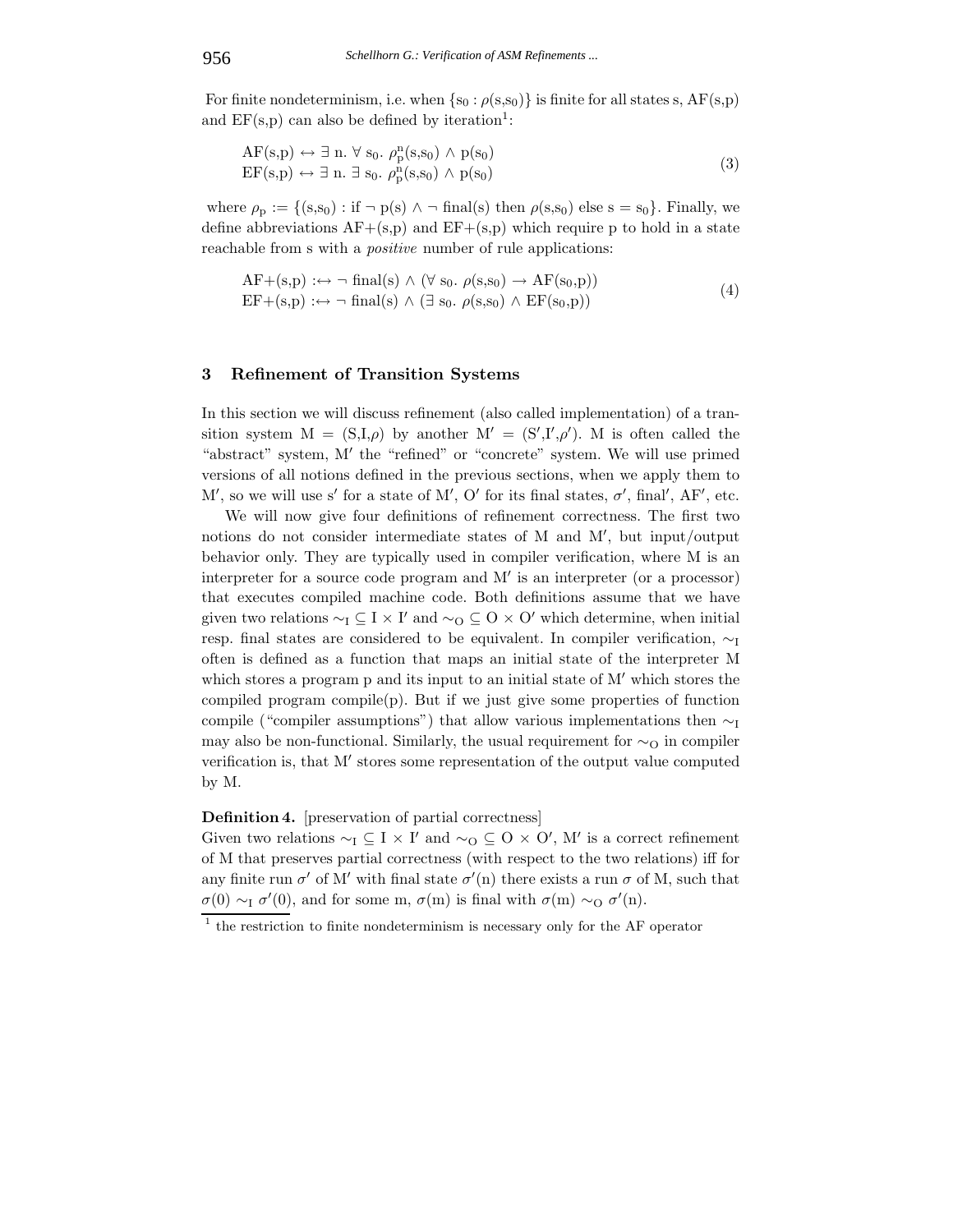$$
M: \quad s_0 \longrightarrow s_1 \longrightarrow s_2 \qquad M': \quad s'_0 \longrightarrow s'_1 \longrightarrow s'_2
$$

$$
s'_3 \longrightarrow s'_4 \longrightarrow s'_5 \longrightarrow \cdots
$$

**Figure 2:** Refinement that preserves partial, but not total correctness

Informally, the definition says, that terminating runs of M' can not yield other results, than could be obtained by running M. Terminating refined runs simulate terminating abstract runs via the input/output correspondence. Preservation of partial correctness can also be specified using partial input/output behavior as  $\text{PIO}(M') \subseteq \sim_I^{-1}; \text{PIO}(M); \sim_O$ . To justify the terminology, note that in the case, where S = S' and  $\sim$ <sub>I</sub>,  $\sim$ <sub>O</sub> are both the identity relation, a correct refinement implies that every partial correctness assertion (as definable in Hoare's calculus [Hoa69]) that holds for M also holds for M . Preservation of partial correctness is a weak form of correctness, since it allows to implement an ASM with one terminating (i.e. finite) run by one, which always diverges. Nevertheless this notion has interesting applications in compiler verification (see  $[GDG^+96]$ ).

To rule out the implementation of terminating computations with nonterminating ones, a first idea would be to require that not only  $M'$  is a correct refinement of M, but also that M is a correct refinement of  $M'$  (we say that the refinement is "complete" in this case). This approach works for deterministic ASMs, but not for nondeterministic ones: Fig. 2 shows an example, where a deterministic ASM M with exactly one terminating run is refined with a nondeterministic M , that has the same terminating run, but an additional nonterminating one (assuming that the two initial states as well as the two final states are equivalent).

In the example every *terminating* run of M' simulates a terminating run of M (and vice versa). But still  $M'$  may fail to terminate. Also, completeness prevents implementation of a nondeterministic ASM with several terminating runs by a deterministic one which has only one of them, which is often convenient. A refinement notion, which allows to restrict nondeterminism, but rules out the situation of Fig. 2 is the following:

### **Definition 5.** [preservation of total correctness]

A refinement from M to M' preserves total correctness iff it preserves partial correctness, and if for any infinite run  $\sigma'$  of M' there exists an infinite run  $\sigma$  of M such that  $\sigma(0) \sim_{I} \sigma'(0)$ .

The stronger definition implies, that terminating *as well as non-terminating* refined runs simulate an abstract run via the input/output correspondence. The inclusion TIO(M')  $\subseteq \sim_I^{-1}$ ;TIO(M);( $\sim_O \cup \{(\perp,\perp)\}\$  is implied by the preservation of of total correctness. In the special case, where  $S = S'$  and  $\sim_I$ ,  $\sim_O$  are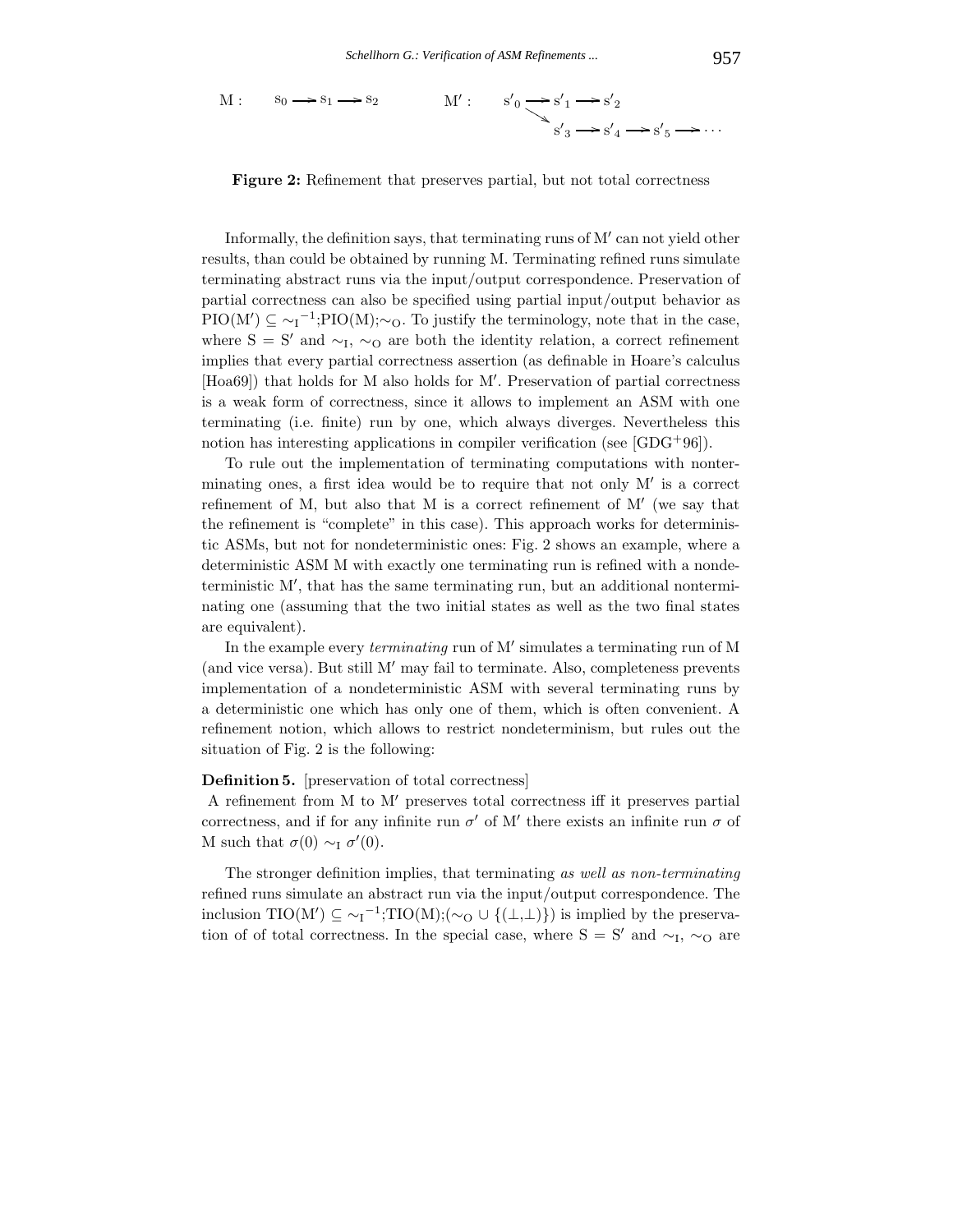both the identity relation, this means, that the refinement preserves all total correctness assertions.

Our third and fourth definition of refinement correctness are targeted towards ASMs, where not only the input/output behaviour matters, but where the ASMs are required to pass through "similar" states. We will give a very generic definition using an arbitrary similarity relation ∼. A typical instance of  $\sim$  is, that both ASMs give the same outputs (or additionally, have accepted the same inputs). We will discuss this instance in detail when we show that  $I/O$ automata refinement is a special case in Sect. 6. The generic definition is:

# **Definition 6.** [partial and total preservation of traces]

Given a relation  $\sim \mathcal{L} S \times S'$  a refinement from M to M' totally preserves traces iff it preserves total correctness for  $\sim_I$  defined to be  $\sim \cap$  (I × I') and for  $\sim_O$ := ~ ∩ (O × O'), and if for any infinite run  $\sigma'$  of M' there is an infinite run  $\sigma$  of M and two strictly monotone sequences i<sub>0</sub>  $\lt i_1 \lt \ldots$  and j<sub>0</sub>  $\lt j_1 \lt \ldots$  of natural numbers, such that for every k  $\sigma(i_k) \sim \sigma'(j_k)$  holds. For a refinement to partially preserve traces, the refinement must preserve partial correctness and the sequence  $i_0 \leq i_1 \leq \ldots$  is only required to be monotone.

As for preservation of total correctness, we require that each refined run simulates an abstract run via the input/output correspondence. But additionally we require that an *infinite* refined run must simulate the corresponding abstract one by passing through infinitely many corresponding states. Just like preservation of partial correctness, partial preservation of traces allows to refine a finite run with an infinite run, while total preservation of traces does not. While we prefer total preservation of traces as the more intuitive notion, it should be noted, that refinement of I/O automata views termination as an invisible property, and prefers the weaker notion of partial preservation of traces (see Sect. 6).

In practical applications, we will often have diagrams of minimal size, i.e. the sequences  $(i_1, i_2, \ldots)$  and  $(j_1, j_2, \ldots)$  will additionally satisfy, that there are no i and j with  $i_k < i < i_{k+1}$  and  $j_k < j < j_{k+1}$ , such that  $s_i \sim s_j$  holds. We did not add this minimality requirement to the definition, since it can be easily shown, that the existence of suitable sequences  $(i_1, i_2, \ldots)$  and  $(j_1, j_2, \ldots)$  implies the existence of sequences that additionally satisfy the minimality requirement.

# **4 Generalized Forward Simulation**

In this section we consider verification of ASM refinements by using commuting diagrams. The idea already suggested by Fig. 1 is to split similar computations into (finitely or infinitely) many subcomputations (of finite length), and to verify that each pair of subcomputations preserves a *coupling invariant* ≈, i.e. a formula that describes some similarity relation. If we want to verify preservation of traces,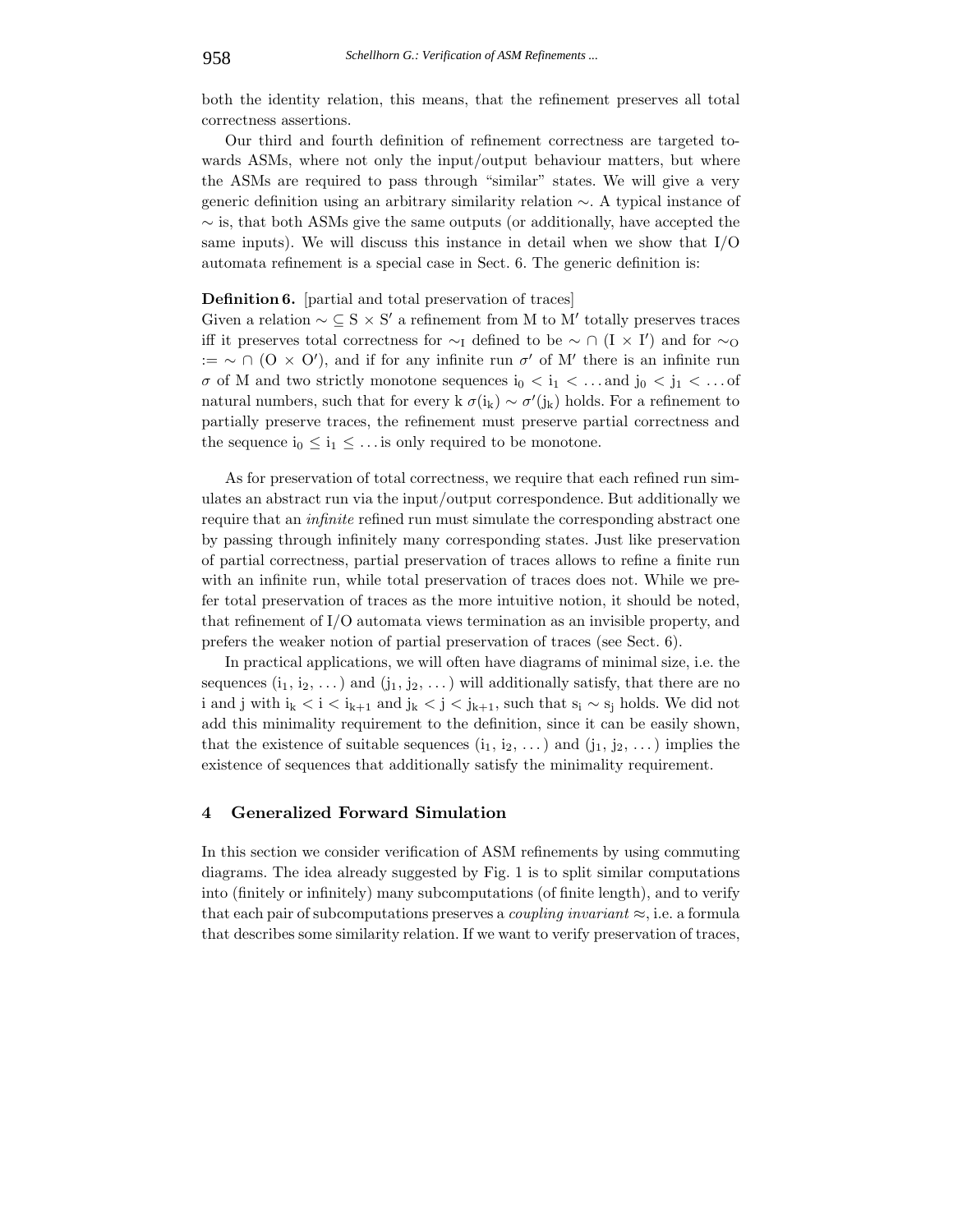

**Figure 3:** m:n diagram

the coupling invariant may be equal to the similarity relation ∼, but often a generalization is needed.

Our proof method will propagate the invariant forward through traces, so it is a form of forward simulation (we will consider backward simulation in Sect. 6). The main problem we have to solve, is that we want to be able to use arbitrary diagrams to cover two similar runs of both ASMs, not just 1:1 or 1:n diagrams which are often found in the literature.

Given a similarity relation  $\approx$  between two ASMs M and M', a first attempt to define a "most general" commuting diagram is to require that for two similar states  $s \approx s'$ , not both final, there must be m,n, not both zero, such that M reaches a state s<sub>m</sub> with m rule applications (i.e.  $\rho^m(s,s_m)$ ) and M' reaches a similar state in n steps (i.e.  $\rho'^{\rm n}(s', s'_{\rm n})$  and  $s_{\rm m} \approx s'_{\rm n}$ ) as shown in Fig. 3.

To make sure, that every trace of  $M'$  is a refinement of an M trace, we must require a suitable state  $s_m$  to exist for every choice of  $s'_n$ . Unfortunately this approach is still not general enough: if  $M'$  is nondeterministic, we may have to choose the size n of the diagram depending on the actual trace that  $M'$  takes. In the worst case, when  $M'$  simulates one step of  $M$  with a randomly chosen number of steps, there is no fixed upper bound to n. Therefore we allow the number of rule applications of M' to depend on the actual trace chosen, and require only, that M' *eventually* reaches a state  $s'_n$  which is again similar to some state  $s_m$  of M. Using the AF and EF operators of Sect. 1 we can express the commutativity requirement for a diagram as follows:

$$
s \approx s' \land \neg (\text{final}(s) \land \text{final}'(s')) \n\to EF + (s, \lambda s_0. s_0 \approx s') \n\lor AF' + (s', \lambda s'_0. EF(s, \lambda s_0. s_0 \approx s'_0))
$$
\n(5)

The first disjunct considers (triangular) m:0 diagrams where after a positive number of rule applications of M a state  $s_0$  with  $s_0 \approx s'$  is reached. The second disjunct considers m:n diagrams where  $n > 0$ : Then s' is not final and on every trace of M' starting from s' a state  $s'_0$  must be reached after some positive number of rule applications, that allows to complete the diagram with a state  $s_0$ , that can be reached by M with some (possibly zero) rule applications.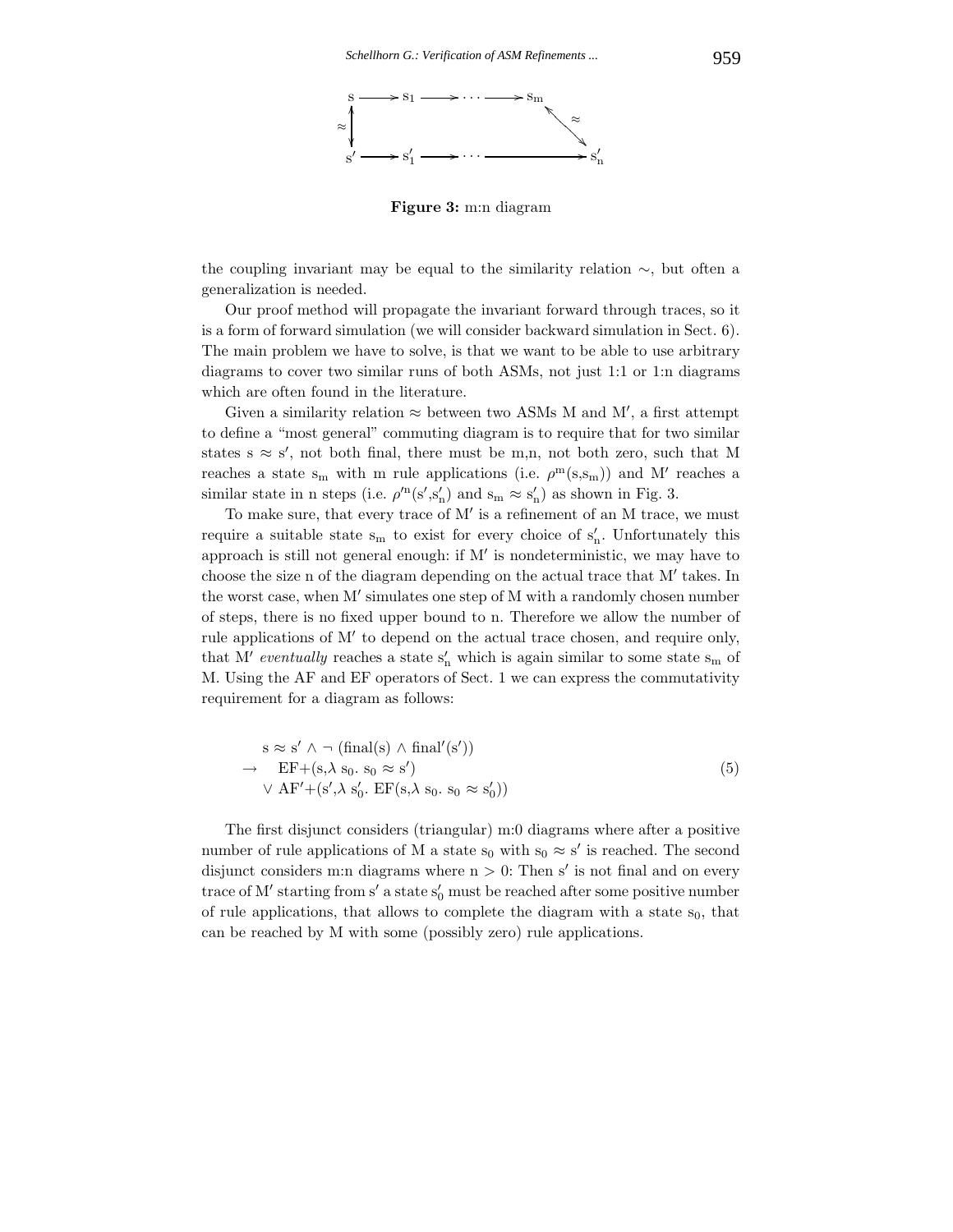

**Figure 4:** infinite chain of m:0 diagrams

Condition (5) is too general to establish refinement correctness: the reason are m:0 diagrams, that allow to refine an infinite trace of M with a trace of M that does no steps at all as shown in Fig. 4. This violates preservation of partial correctness.

To avoid this situation, we use a wellfounded order  $\lt_{m0}$  that must decrease during an m:0 diagram. Dually, to avoid infinite chains of 0:n diagrams, that would violate preservation of total correctness (but are acceptable, when only preservation of partial correctness is required), we use an order  $\lt_{0n}$ . In the Prolog-WAM case study we found, that it is usually easy, to find a suitable ordering, when successive 0:n (or m:0) diagrams are possible: either  $M'$  decreases the size of some data structure stored in its state, or it builds up a data structure already present in the similar state of M. Then the order is defined as the difference of these sizes. To be suitable for the latter case we define both orders to be predicates on two pairs of states:  $\lt_{m0}$ ,  $\lt_{0n} \subseteq (S \times S') \times (S \times S')$ .

With these predicates our generic proof obligation for generalized forward simulation becomes:

$$
s \approx s' \land \neg (\text{final}(s) \land \text{final}'(s'))
$$
  
\n
$$
\rightarrow \text{EF} + (s, \lambda s_0. s_0 \approx s' \land (s_0, s') <_{m0}(s, s'))
$$
  
\n
$$
\lor AF' + (s', \lambda s'_0. EF + (s, \lambda s_0. s_0 \approx s'_0) \lor s \approx s'_0 \land (s, s'_0) <_{0} (s, s'))
$$
 (VC)

The first disjunct requires  $\lt_{m0}$  to decrease for m:0 diagrams, the second requires  $\lt_{0n}$  to decrease, if the state  $s'_0$  reached by M' is immediately equivalent to the s (i.e. when we have a 0:n diagram). With this generic proof obligation, we can now prove the main result of this paper:

**Theorem 7.** [soundness of generalized forward simulation] A refinement from  $M$  to  $M'$  totally preserves traces, if

- 1. for each initial state  $s' \in I'$  there is  $s \in I$  with  $s \approx s'$
- 2. verification condition (VC) holds
- 3. the coupling invariant ≈ is stronger than  $\sim$  (i.e. s ≈ s' → s  $\sim$  s' holds)

For partial preservation of traces, the condition that  $\lt_{0n}$  decreases for 0:n diagrams may be dropped in (VC).

Since preservation of traces is stronger than preservation of correctness the theorem immediately implies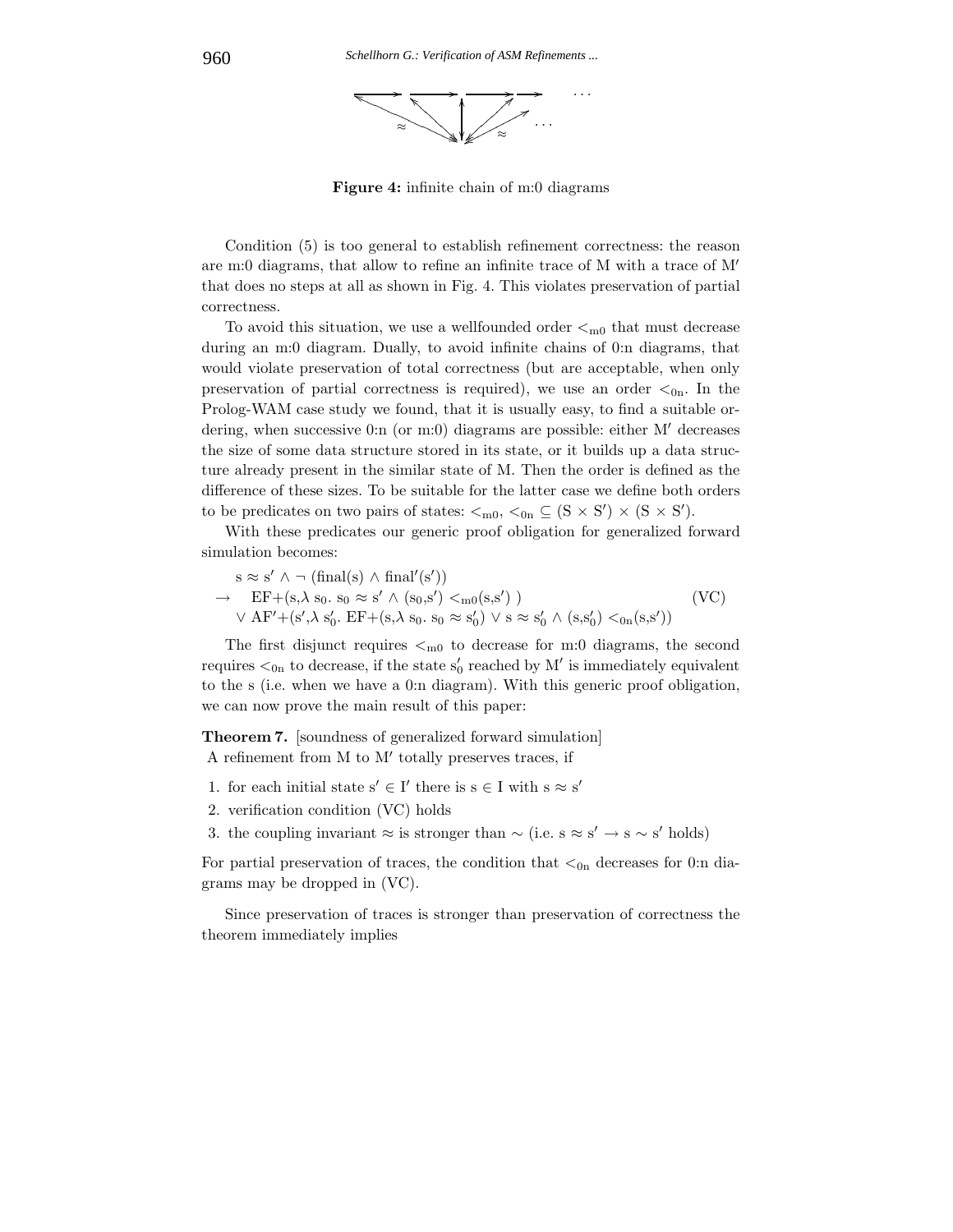# **Corollary 8.** If

- 1. for each initial state s' ∈ I' there is s ∈ I with both s  $\approx$  s' and s  $\sim_I$  s'
- 2. verification condition (VC) holds
- 3. for final states s and s',  $s \approx s'$  implies s  $\sim_O s'$

then the refinement preserves partial and total correctness. For preservation of partial correctness, the condition that  $\lt_{0n}$  decreases for 0:n diagrams may be dropped in (VC).

The proof of the theorem is based on the idea of composing diagrams. We will give the main lemmas here, full details are given in the appendix.

The proof starts by showing that the situation of Fig. 4 is now impossible. Wellfounded induction proves

**Lemma 9.** 
$$
s \approx s' \rightarrow AF'(s', \lambda s'_0)
$$
.  $EF+(s, \lambda s_0, s_0 \approx s'_0) \lor \text{final}'(s'_0) \land s \approx s'_0)$ 

i.e. that M' must progress to a state  $s'_0$ , that either allows to complete a diagram with a *positive* number of steps of M, or is final and similar to s.

Similarly, using wellfounded induction on  $\lt_{0n}$  it can be proved that, if no m:n diagram with  $n > 0$  is possible for  $s \approx s'$ , then, by adding m:0 diagrams, M will reach a state s<sub>0</sub>, for which s<sub>0</sub>  $\approx$  s' still holds, but which does not allow to add any more m:0 diagrams:

### **Lemma 10.**

$$
s \approx s' \land \neg AF' + (s', \lambda s'_0. EF(s, \lambda s_0. s_0 \approx s'_0))
$$
  

$$
\rightarrow EF(s, \lambda s_0. s_0 \approx s' \land \neg EF + (s_0, \lambda s_1. s_1 \approx s'))
$$

Combining both lemmas, we get that by adding diagrams, both M and M will actually make progress in non-final states:

# **Lemma 11.**

$$
s \approx s' \land \neg final(s) \land \neg final'(s')
$$
  

$$
\rightarrow AF' + (s', \lambda s'_0. EF + (s, \lambda s_0. s_0 \approx s'_0))
$$

Starting from  $s \approx s'$  both systems will reach similar states  $s_0$  and  $s'_0$  with a positive number of steps. Intuitively, composing diagrams will result in an m:n diagram with both m,n > 0. If the condition, that  $\lt_{0n}$  decreases is missing in  $(VC)$ , (11) can be proved with AF' replacing AF'+.

To complete the proof we now choose an arbitrary run  $\sigma'$  of M'. Then the first precondition of our theorem guarantees that initially  $s \approx \sigma'(0)$  for some suitable initial state s of M. Iterated application of Lemma 11 guarantees that we can construct a trace  $\sigma$  and an infinite, strictly increasing sequence of state pairs on the traces  $\sigma$  and  $\sigma'$ , which are similar with respect to  $\approx$ . Although the proof is intuitively simple — infinitely many m:n- diagrams with  $m,n > 0$  are composed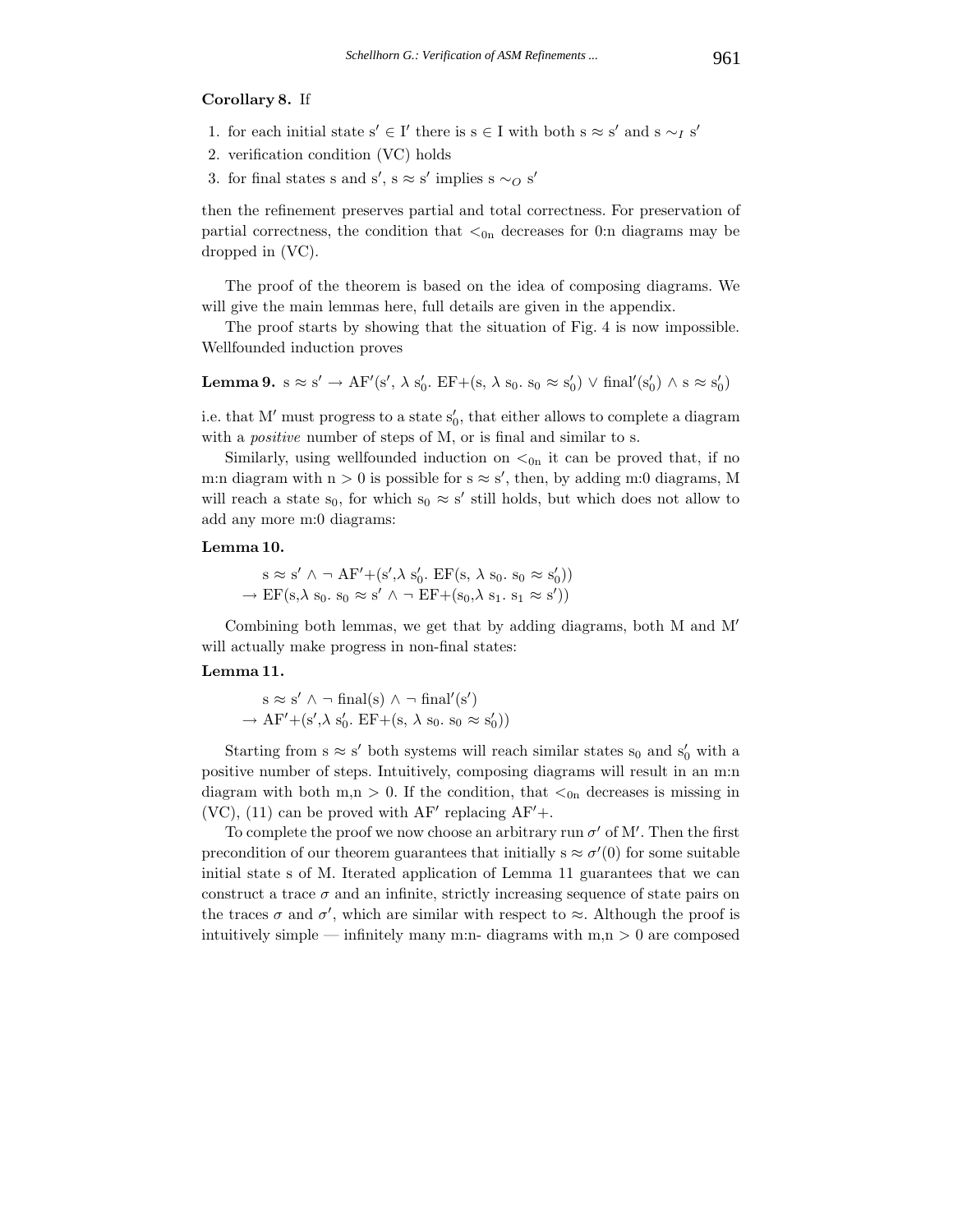— the technical details are actually quite complicated, since constructing a full trace  $\sigma$  of M with the required property from finite pieces must use the axiom of choice. Since adding a m:n diagram with  $m > 0$  (n  $> 0$ ) is not possible for a final state —  $EF + (\dots)$  resp.  $AF' + (\dots)$  are false for a final state — the trace  $σ'$  of M' is finite iff  $σ$  is finite. This implies that the refinement totally preserves traces with respect to ≈. Since we have required ≈ to imply  $\sim$  this completes the proof of the main theorem.

The main theorem implies, that our refinement technique results in an invariant of M :

**Theorem 12.** If the proof obligations of Theorem 7 hold, the formula

$$
INV(s') : \leftrightarrow \exists s. s \in I \land AF'(s', \lambda s'_0. EF(s, \lambda s_0. s_0 \approx s'_0))
$$
(6)

is an invariant of  $M'$  (i.e. each reachable state s' of  $M'$  satisfies INV).

Informally, the invariant says that from any reachable state s' of  $M'$  a state  $s'_0$  can be reached that is similar to some reachable state  $s_0$  of M. Intuitively, Theorem 12 follows from the main theorem just by stepping forward from s' in the trace of  $M'$  until a state is found, that completes a commuting diagram. The formal proof uses the same basic lemmas as the one of Theorem 7 in the appendix. It can be found in [Sch99]. Theorem 12 allows to use invariants in stepwise refinements: assume we have two refinements from  $M$  to  $M'$  and from  $M'$  to  $M''$ . Then after verification of the first refinement, we can use the invariant (6) (or any formula implied by it) as an additional precondition in the proof of the verification condition for the second refinement. In the Prolog-WAM case study, where 9 successive ASM refinements were verified, typically the size of the coupling invariant could be halved by using an invariant from the previous refinement. An immediate corollary of Theorem 12 is the following:

**Corollary 13.** If  $\approx$  is a coupling invariant, that allows to verify the proof obligations of the main theorem, then relation  $\simeq$ , defined as

 $s \simeq s' : \leftrightarrow AF'(s', \lambda s'_0. EF(s, \lambda s_0. s_0 \approx s'_0))$ 

is a coupling invariant too, that allows to verify preservation of traces using m:1 diagrams  $(m \geq 0)$  only.

The corollary shows, that in theory, we can avoid m:n diagrams with  $n > 1$ , but that this restriction may have the price of a more complex coupling invariant, that must talk about all intermediate states present in the next commuting diagram (these are the future states about which operators  $AF'$  and  $EF$  make an assertion). Also using  $\simeq$  instead of  $\approx$  will result in a correctness proof that partly reiterates the generic proof of the main theorem. Our experience with the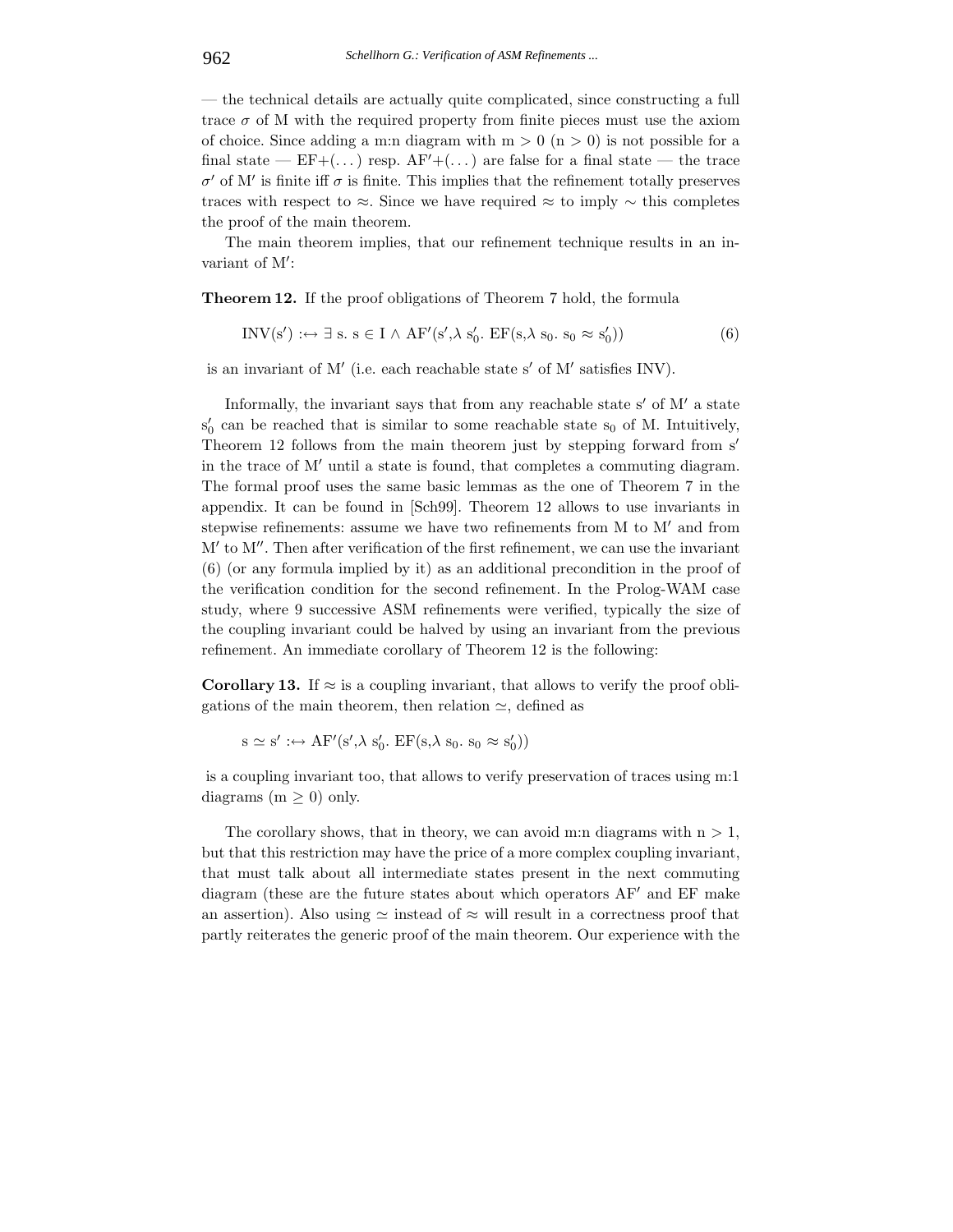refinements of the Prolog-WAM case study shows, that when [BR95] proposed the use of m:n diagrams with  $m, n > 1$ , using m:1 diagrams instead, as was done in [Pus96], indeed complicates proofs.

# **5 ASM Refinements and Dynamic Logic**

Verification condition (VC) talks (via AF and EF) about the transition relation  $\rho$ . This is inconvenient for the verification of ASM refinement, since it requires to encode the semantic transition relation of ASM rules explicitly into the syntax of the logic used for the verification. This is possible, and has been done in Isabelle [Pus96] and PVS [Dol98] using a tuple of (function) variables to represent a state (i.e. an algebra). But the encoding can be avoided by using Dynamic Logic (DL). Either the original definition of DL ([Har79]) can be used (using a data type of dynamic functions or using higher-order function variables), or variants of DL that directly deal with function updates (see e.g. [GR95],[Sch95],[SN01]).

DL extends predicate logic (first-order or higher-order does not matter) with two operators  $\alpha | \phi \rangle$  (read: "box  $\alpha \phi$ ") and  $\langle \alpha \rangle \phi$  (read: "diamond  $\alpha \phi$ ") where  $\alpha$ may be an imperative program or an ASM rule and  $\phi$  may be a DL formula again. The informal meaning of the two formulas is "for all terminating executions of  $\alpha$  the final state satisfies  $\phi$ " and " $\alpha$  has a terminating execution such that  $\phi$  holds afterwards". We will use an extended version, which also defines an operator  $\langle \alpha | \phi \rangle$  (read: "strong diamond  $\alpha \phi$ ") that formalizes "all executions of  $\alpha$  terminate in a state satisfying  $\phi$ ". This operator is not present in ordinary DL (but defined in the KIV system), since it requires to define the relational semantics of  $\alpha$  with an explicit "bottom-state"  $\perp$  to express non-termination. For imperative programs such a semantics is defined e.g. in [dRE98], ASM rules which may diverge (e.g. recursive rules as in [GS97], [BS00a] or [SN01]) can be given a similar semantics. For a first-order formula  $\phi$ ,  $\langle \alpha | \phi \rangle$  and  $\langle \alpha | \phi \rangle$  are just another way to denote the weakest resp. weakest liberal precondition of  $\alpha$  with respect to  $\phi$ .

In the following we will consider (ordinary) ASM rules first, which always terminate. In this case the AF and EF operator are equivalent to the termination of a while-loop which checks after each rule application, whether p is true:

 $EF(s,p) \leftrightarrow \langle \textbf{while } \neg p(s) \land \neg \text{ final}(s) \textbf{ do } RULE \rangle p(s)$  $AF(s,p) \leftrightarrow \langle \textbf{while } \neg p(s) \land \neg \text{final}(s) \textbf{ do } RULE \rangle p(s)$ 

Note that while the abbreviation  $EF(s,p)$  mentions the full state s, there is no need for the DL formula to do so: predicates p and final as well as the ASM rule RULE can just access the relevant dynamic functions of the algebra s.

An important special case is finite nondetermism. Distributed ASMs as defined in [Gur95] ony have finite nondeterminism, since the agent to apply a rule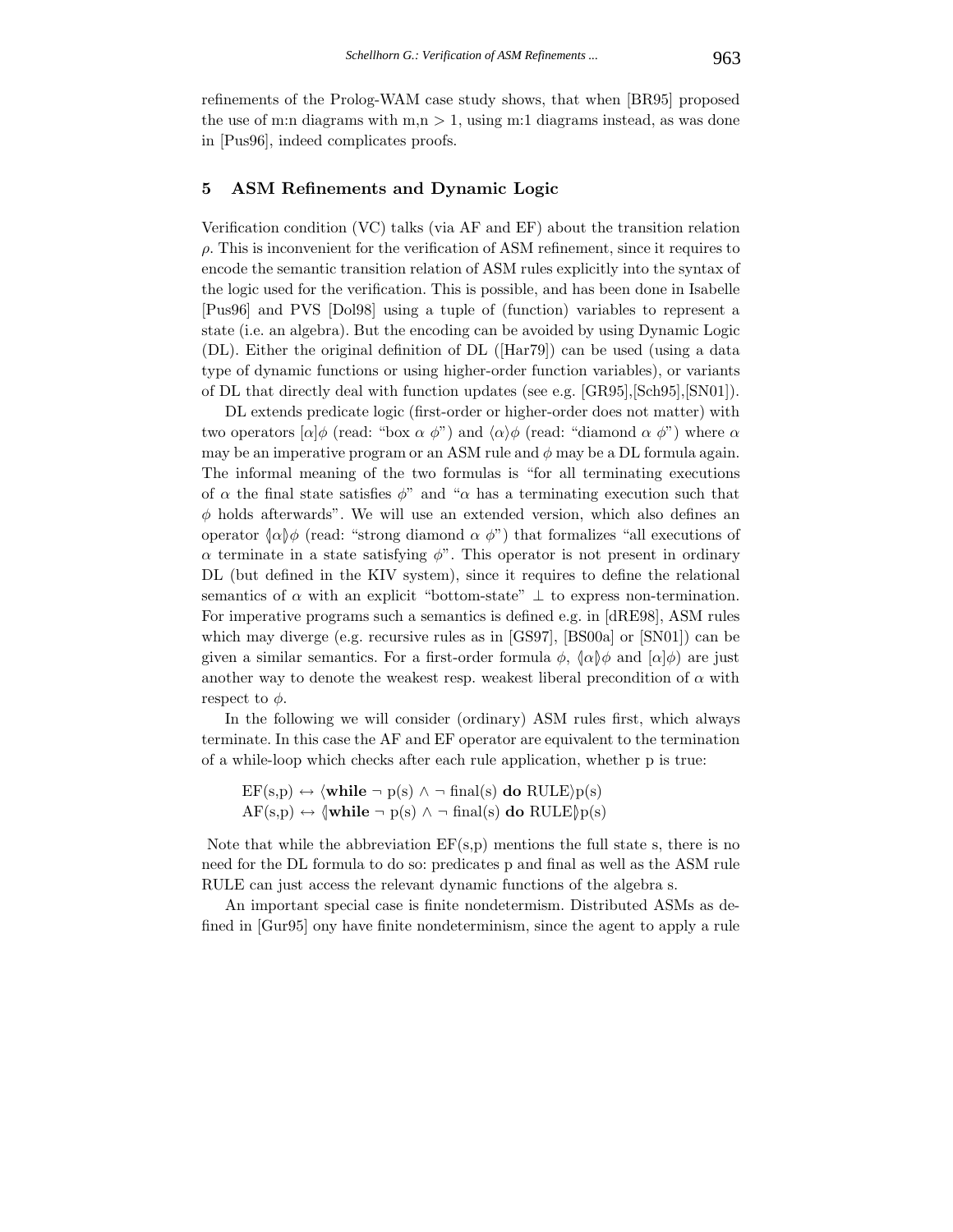is always chosen from a finite set of active ones. In this case, EF and AF become repeated rule application:

$$
EF(s,p) \leftrightarrow \exists n. \langle (\mathbf{if} \neg p(s) \mathbf{then} RULE)^n \rangle p(s) AF(s,p) \leftrightarrow \exists n. \left[ (\mathbf{if} \neg p(s) \mathbf{then} RULE)^n \right] p(s)
$$
(7)

To avoid an additional check, we have assumed that calling RULE in a final state does nothing. The strong diamond operator is no longer needed, since termination of the whole loop is no longer an issue. Iteration of rules becomes a kind of "for" loop. Such loops are already used in DL to axiomatize while loops. If the ASM is deterministic, or if the number of steps necessary to complete a commuting diagram is independent of the trace chosen, the check for " $\neg$  p(s)" in (7) may be dropped.

In practical applications, verification of (VC) will usually split into several cases, one for each type of diagram. In this case the coupling invariant  $\approx$  is equivalent to a disjunction. Each disjunct  $\approx_k$  describes one situation, where it is possible to add a specific next diagram. For two standard ASMs, a typical situation has the form  $\approx \wedge \epsilon_i \wedge \epsilon'_j$  (k ranges over all possible pairs i,j) which means that it fixes  $\text{RULE}_i$  and  $\text{RULE}'_j$  as the first rules of the commuting diagram.

If the diagram for case k (i.e.  $s \approx_{k} s'$  holds for states s,s', not both final) has a fixed size of  $m_k$  rule applications of M and  $n_k$  rule applications of M', then the quantifiers in (7) can be instantiated and it is sufficient to prove one the three conditions:

$$
\underbrace{[\text{RULE}'] \dots [\text{RULE}']}_{n_k \text{ times}} \underbrace{\langle \text{RULE} \rangle \dots \langle \text{RULE} \rangle}_{m_k \text{ times}} s \approx s'
$$
\n
$$
s' = s'_0 \rightarrow \underbrace{[\text{RULE}'] \dots [\text{RULE}']}_{n_k \text{ times}} (s \approx s' \land (s, s') <_{0n} (s, s'_0))
$$
\n
$$
s = s_0 \rightarrow \underbrace{\langle \text{RULE} \rangle \dots \langle \text{RULE} \rangle}_{m_k \text{ times}} (s \approx s' \land (s, s') <_{m0} (s_0, s'))
$$
\n
$$
(8)
$$

Proof obligations become more complex, if we consider ASM rules which may fail to terminate, since equivalence (7) does no longer hold, and strong diamonds can no longer be replaced with boxes. To deal with this case, we have to use a state space, which includes a  $\perp$  element for nontermination. The transition relation  $\rho$ and (VC) then *explicitly* mention nontermination, e.g.  $\rho(s,\perp)$  will hold for states s, where the system may diverge. To use Dynamic Logic in this case we have to transform formula (VC) equivalently into a formula, which talks about nontermination only *implicitly* via the diamond-operator. For deterministic ASMs the resulting condition is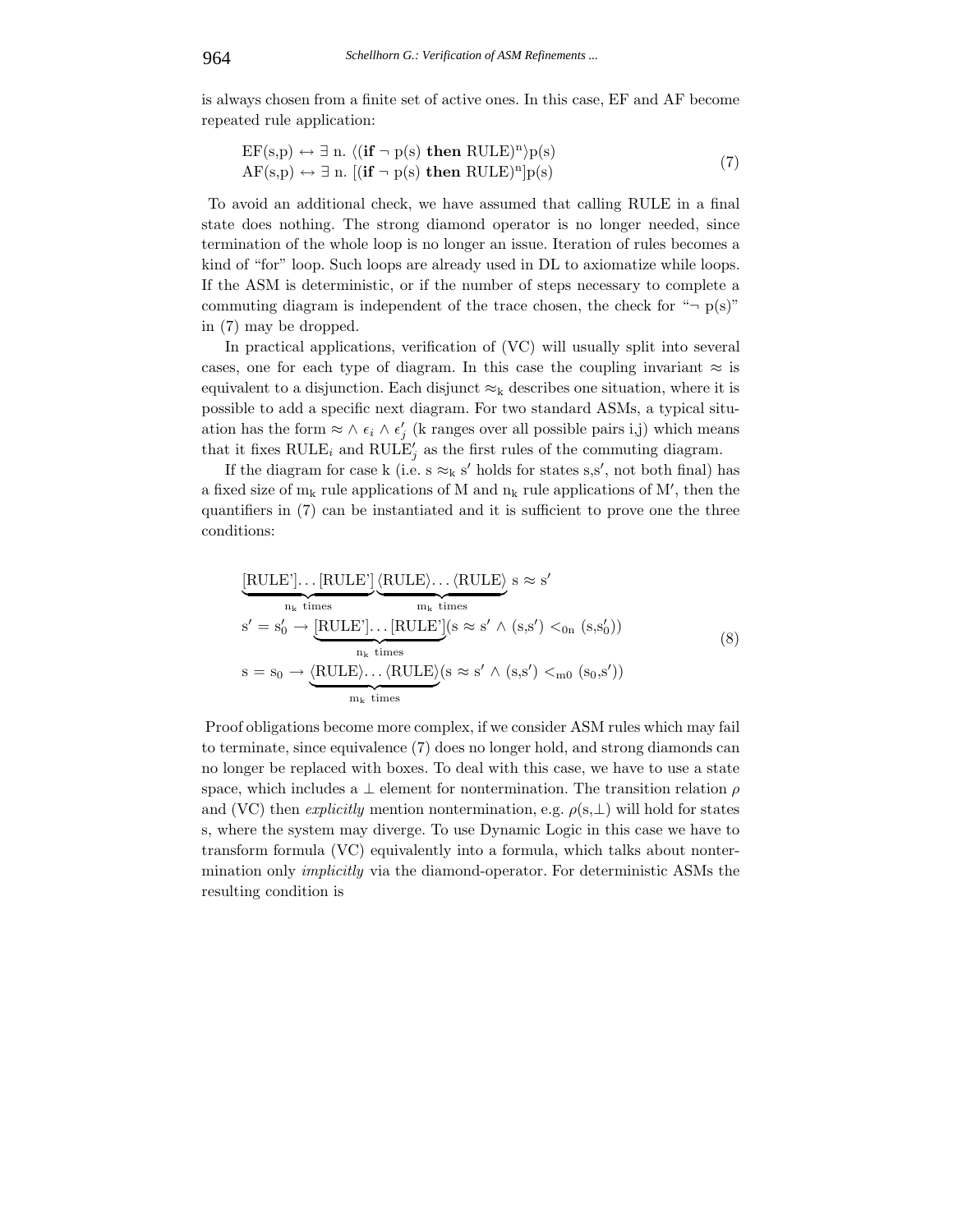$$
s \approx s' \land s = s_0 \land s' = s'_0 \land \neg \text{ (final(s)} \land \text{final}'(s'))
$$
  
\n
$$
\rightarrow \exists m, n. \langle (\text{RULE})^m \rangle \langle (\text{RULE}')^n \rangle s \approx s'
$$
  
\n
$$
\lor \exists m. \langle (\text{RULE}')^n \rangle (s \approx s' \land (s_0, s') <_{m0} (s, s'))
$$
  
\n
$$
\lor \exists n. \langle (\text{RULE})^n \rangle (s \approx s' \land (s, s'_0) <_{0n} (s, s'))
$$
  
\n
$$
\lor \exists m, n. \langle (\text{RULE})^m \rangle \text{diverges}(s) \land \langle (\text{RULE}')^n \rangle \text{diverges}(s')
$$
\n(9)

The states s,s' etc. mentioned in (9) can *not* be  $\perp$ , divergence of rules is encoded only in the abbreviation *diverges(s)*, which expands to " $\neg$  (RULE)true". Compared to always terminating rules we now have an extra case: alternatively to showing that an m:n diagram follows (with the appropriate checks for  $m,n =$ 0), both ASMs may diverge. Note that the condition for the deterministic case is fully symmetric in ASM and ASM , corresponding to the fact, that preservation of total correctness and total preservation of traces are symmetric too in this case: a correct refinement of deterministic ASMs is always complete.

The most problematic case are rules which may nondeterministically diverge. If the application of such a rule is allowed only as the first rule of a diagram we proved that the condition

$$
s \approx s' \land \neg (\text{final}(s) \land \text{final}'(s'))
$$
  
\n
$$
\rightarrow \text{EF}+(s,\lambda s_0. s_0 \approx s' \land (s_0,s') <_{m0} (s,s')))
$$
  
\n
$$
\lor \neg \text{final}'(s')
$$
  
\n
$$
\land (\text{maydiv}(s') \rightarrow \text{EF}(s,\lambda s_0. \neg \text{final}'(s_0) \land \text{maydiv}(s_0)))
$$
  
\n
$$
\land [\text{RULE}'(s')]
$$
  
\n
$$
\land F(s', \lambda s'_1. \quad \text{EF}+(s,\lambda s_0. s_0 \approx s'_1)
$$
  
\n
$$
\lor \text{inv}(s,s'_1) \land (s,s'_1) <_{0n} (s,s'_0)
$$
  
\n
$$
\lor \text{diverges}(s'_1) \land \neg \text{final}'(s'_1)
$$
  
\n
$$
\land \text{EF}(s,\lambda s_0. \neg \text{final}(s_0) \land \text{maydiv}(s_0)))
$$
  
\n(10)

is equivalent to the original condition (VC). The proof obligation now uses (7) to define AF and EF as abbreviations. *maydiv(s)* abbreviates the potential for divergence, formalized as " $\neg \langle \text{RULE} \rangle$ true". The second disjunct, which considers m:n diagrams with  $n > 0$  (so s' is not final) now handles diverging rules: If the first rule application of  $M'$  may diverge, then M must be able to reach a nonfinal state  $s_0$ , where it may diverge too. If the first rule application of M' terminates, it must be possible to reach a state  $s'_1$  which satisfies one of the following two conditions: either  $s'_1$  allows to complete an m:n diagram (with  $\lt_{0n}$  decreasing, when  $m = 0$ ) or the next rule of M' applied on  $s'_1$  surely diverges, and M has a nonterminating trace from s.

Note that condition (10) is needed only for those cases, where the diagram under consideration executes nondeterministic, potentially diverging rules. If no such rules are involved, the condition simplifies back to the simpler conditions mentioned before.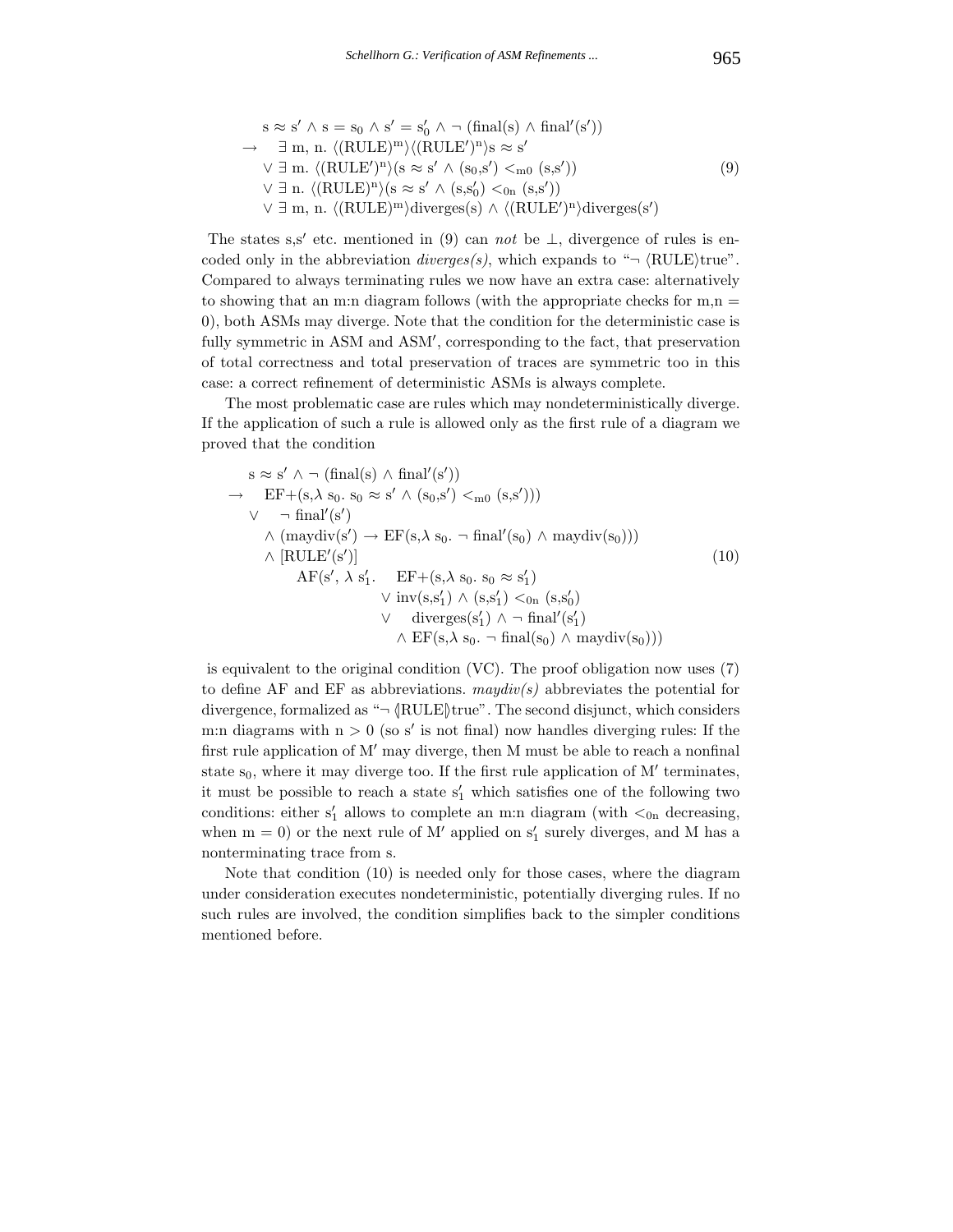### **6 Related Work**

#### **6.1 Data Refinement**

Data refinement considers refinement of a set of (abstract) operations by another set of (concrete) operations. A refinement is correct, if for *every* program it is possible to replace the abstract operations with the concrete ones, without changing its "meaning". The meaning of a program is usually described using initialization and finalization operations, or using equivalence relations ∼*<sup>I</sup>* and ∼*<sup>O</sup>* as we have done. Correctness is proved by defining an equivalence relation ≈ (often a functional relation, called an "abstraction function" is used) and verification of a 1:1 diagram for each pair of corresponding operations. The actual commutativity proofs may either show, that if  $\approx$  holds before the operations, then it will hold afterwards (forward simulation) or they may show, that if  $\approx$ holds after the operations, then it will hold before them (backward simulation). A good introduction to data refinement is [dRE98], which also discusses the instances used in the specification languages VDM [Jon90] and Z [Spi88].

It is possible to view ASM refinement as an instance of data refinement, using the two ASMs as monolithic operations. In this case, our definitions of preservation of partial and total correctness coincide with the ones in [dRE98].

On the other hand, it is more interesting to view data refinement as a special case of ASM refinement. This is possible when operations have a relational semantics and are therefore expressible as ASM rules (we do not consider predicate transformer semantics, as defined e.g. in [GM91]).

To simulate the behaviour of every possible program over a data type D, we define an abstract state machine ASM(D), which randomly executes in each state one of the available operations or terminates. Given two data types D and D , the proof obligations for data refinement then coincide with the special case of 1:1 diagrams for ASM(D) and ASM(D ). Therefore data refinement preserves total resp. partial correctness if forward resp. backward simulation can be shown. Data refinement is more restrictive than ASM refinement: Since a concrete run should simulate an abstract run which calls *the same* operations, it must also preserve the 1:1 correspondence between operations. ASM refinement does not have such a requirement, although for standard ASMs some correspondence according to the form of the diagrams used often can be found.

Recently, a number of definitions of data refinement have been given, that weaken the 1:1 conditions for rule correspondence. An extensive overview is given in [DB01], which also discusses applications to Z and Object-Z specifications: "Non-atomic refinement" allows to refine one abstract operation by a fixed sequence of  $n > 0$  concrete operations and requires verification of an 1:n diagram. "Alphabet translation" allows to implement different cases of one abstract operation by different concrete operations. Other generalizations classify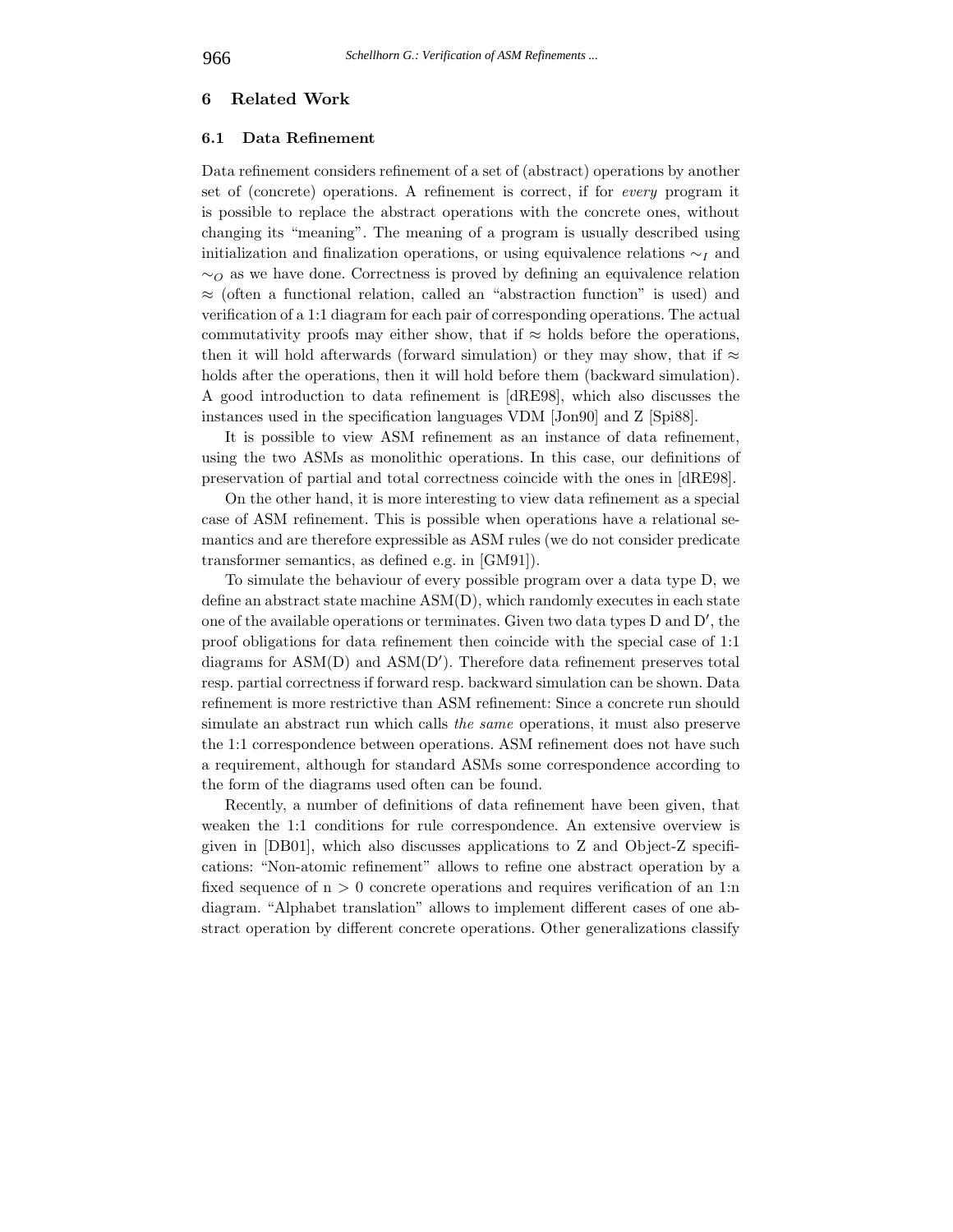operations as external and internal operations, and require a 1:1 correspondence for external operations only. Programs are constrained to execute a finite number of internal operations (assumed to be invisible) between any two external ones. This constraint is assumed for the abstract data type and must be enforced for the concrete one using a well-founded order, that decreases for internal operations. Two approaches for verification are defined: the first uses "stuttering steps" and proves in addition to the commutation of 1:1 diagrams for external operations that 1:0 and 0:1 diagrams commute for internal operations. The second, more liberal approach, called "weak refinement", requires to verify all m:n diagrams, where each data type executes one external operation in between two arbitrary sequences of internal operations.

For each of these generalizations we have shown, that the verification conditions are instances of our generic verification condition (VC): Alphabet translation and stuttering steps are already accommodated by our theory. Non-atomic refinement requires to group the implementing sequence of concrete operations into one ASM rule. Weak refinement requires a small modification to Theorem 7: The first condition has to be weakened to

$$
s \in I \wedge s' \in I' \to AF'(s', \lambda s'_0. EF(s, \lambda s_0. s_0 \approx s'_0))
$$
\n
$$
(11)
$$

This allows the first commuting diagram not to start in two initial states, but only after some steps (which are internal steps in the case of weak refinement).

# **6.2 Refinement of I/O Automata**

Even more similar to ASM refinement than data refinement is the refinement of I/O automata [LT89],[LV95]. I/O automata are state transition systems similar to ASMs, but their state transitions are labelled with *actions*. Formally an I/O automaton modifies Definition 1 by requiring:  $\rho \subseteq S \times A \times S$ , where A is a set of actions. Actions are classified as input and output actions. Input actions should be possible in any state, since they are assumed to be under the control of the environment. The set of actions always contains an "empty" (also called "stuttering" or "internal") action  $\tau$ , which signifies no in- or output. Runs of an automaton consist of finite or infinite sequences  $(s_0, a_0, s_1, a_1, s_2, \ldots)$ , such that  $s_0 \in I$  and  $(s_i, a_i, s_{i+1}) \in \rho$  for every i. A trace of an automaton extracts the nonempty actions from a run:  $(a_0, a_1, a_2, ...) \setminus \tau$ . Refinement is defined as the inclusion relation between the sets of traces of two automata.

The refinement notion between I/O automata can be viewed as an instance of our preservation of traces as follows: define the state of the transition system to be a pair of an automaton state and a list al of actions done so far (i.e. we record the actions in a history variable). The ASM starts with an empty action list, and has a transition from  $(s, a)$  to  $(s_0, a: a)$ , when the automaton had one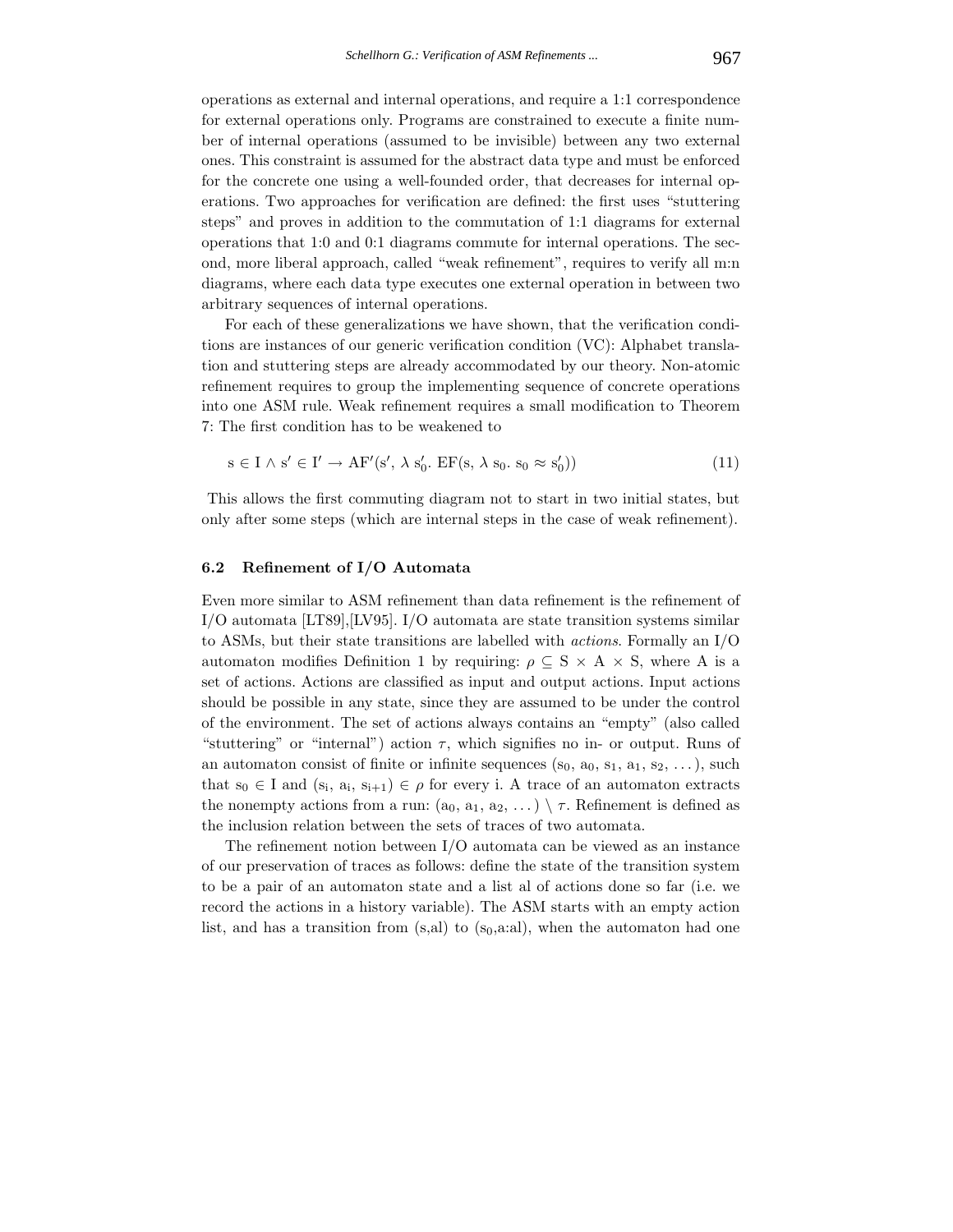



**Figure 5:** refinement that can be verified with generalized forward simulation, but not with forward simulation

from s to s<sub>0</sub> labelled with the nonempty action a. For the empty action  $\tau$ , the action list remains unchanged. We have proved that refinement of I/O automata  $({\leq_{\rm T}}$  in [LV95]) corresponds to the partial preservation of traces, with a similarity relation that requires equality of action lists. Refinement of I/O automata allows the refinement of a finite run with an infinite run, when both runs have no output (i.e. only  $\tau$  actions), so it does not preserve total correctness. Note, that preservation of partial correctness (with ∼*<sup>O</sup>* defined again to be equality of action lists), corresponds to the subset relation on finite traces ( $\leq_{\ast}$ T in [LV95]).

Actions of I/O automata correspond closely to the modification of input and output functions in ASMs. To prove, that two ASMs modify an output function in the same way also requires a history variable, which records the modifications of the output function, before commuting diagrams can be verified using (VC).

A forward simulation on I/O automata is defined as a relation  $\approx$ , that allows to verify m:1 diagrams. If the action of the concrete automaton  $M'$  is the nonempty action a, then exactly one of the  $m > 0$  actions of the abstract automaton M must be nonempty and equal to a. Otherwise, m may be zero and all actions of M must be empty.

Our proof technique for ASM refinement generalizes forward simulation of I/O automata refinement in two ways:

**1.** It allows to verify m:n diagrams, which execute more than one nonempty action. As a consequence, backward simulation can be avoided in many cases: the standard example of Fig. 5, which can not be verified using forward simulation only (assuming  $s_0 \sim_I s'_0$ ,  $s_{2a} \sim_O s'_{2a}$  and  $s_{2b} \sim_O s'_{2b}$ ) can be verified using a 2:2 diagram and generalized forward simulation. Many other examples (e.g. the ones in [DB01]) are similar. Nevertheless, there are still examples which require backward simulation: one is given in Fig. 6, assuming  $s_{1a} \sim I s_1'$ ,  $s_{1b} \sim I s_1'$ ,  $s_2 \sim O$ s'<sub>2a</sub> and s<sub>2b</sub> ∼<sub>O</sub> s'<sub>2b</sub>. Whether such examples are relevant in practice is a topic for further research.

**2.** Preservation of traces may be used to verify refinements which implement the actions themselves: If the abstract level gives each output as a 16-bit word, but the concrete level does two actions, each giving one byte, this is easy to accommodate in our framework (just use a slightly modified similarity relation), while it is not possible in a framework, where the abstract and concrete level are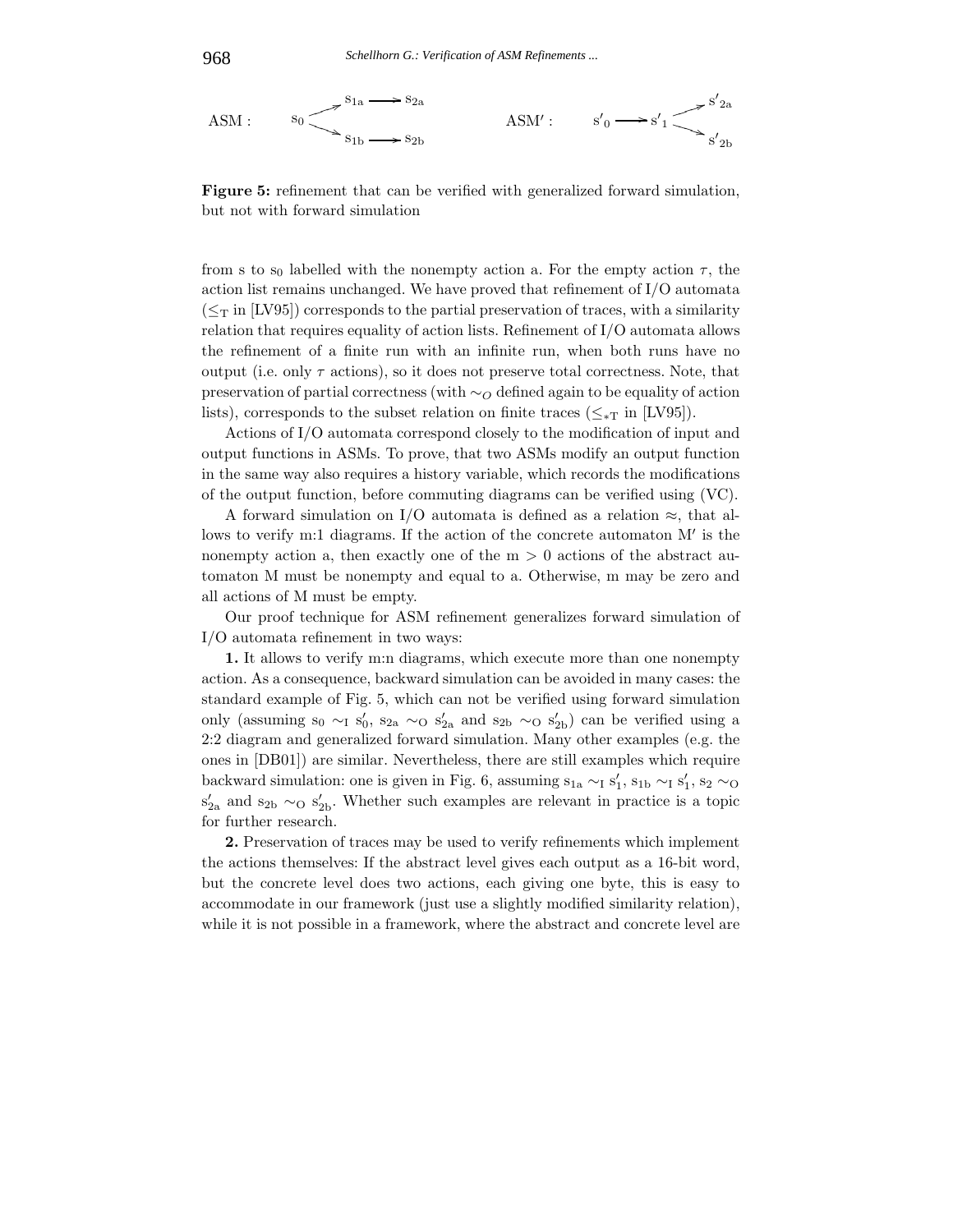



**Figure 7:** refinement, which only preserves partial correctness

required to have the *same* set of actions.

Note that our generalization of forward simulation is nontrivial, since the reduction to m:1 diagrams given in Corollary 13 uses a relation  $\simeq$ , which may hold between states which have done *different* actions, so  $\simeq$  is not a forward simulation in this case.

Our refinement notion also generalizes the approach of normed simulations [GV98] for I/O automata, which uses 0:1, 1:1, and 1:0 diagrams. The "norm" is equivalent to our wellfounded order  $\lt_{m0}$ . As an interesting aside, [GV98] wants diagrams to be as small as possible to enable the use of automatic model checkers (which cannot compute the m and n of arbitrary diagrams), while we found, that interactive proofs usually become simpler when diagrams are chosen to be as large as possible.

# **6.3 (Generalized) Backward Simulation**

Just like data refinement, simulation theory for I/O automata considers in addition to forward simulations also backward simulations, which propagate the coupling invariant backward through traces. Backward simulation without restrictions only preserves partial correctness. Fig. 7 shows, that nothing more can be achieved in general, since  $\approx := \{ (s_{i,j}, s'_j) : j \geq i \}$  is a backward simulation (assuming, that each transition has the same, nonempty action).

Under the restriction that the relation  $\approx$  is total and image-finite, i.e. that the set  $\{s: s \approx s'\}$  is nonempty and finite for each state s' of M' (the finitary relations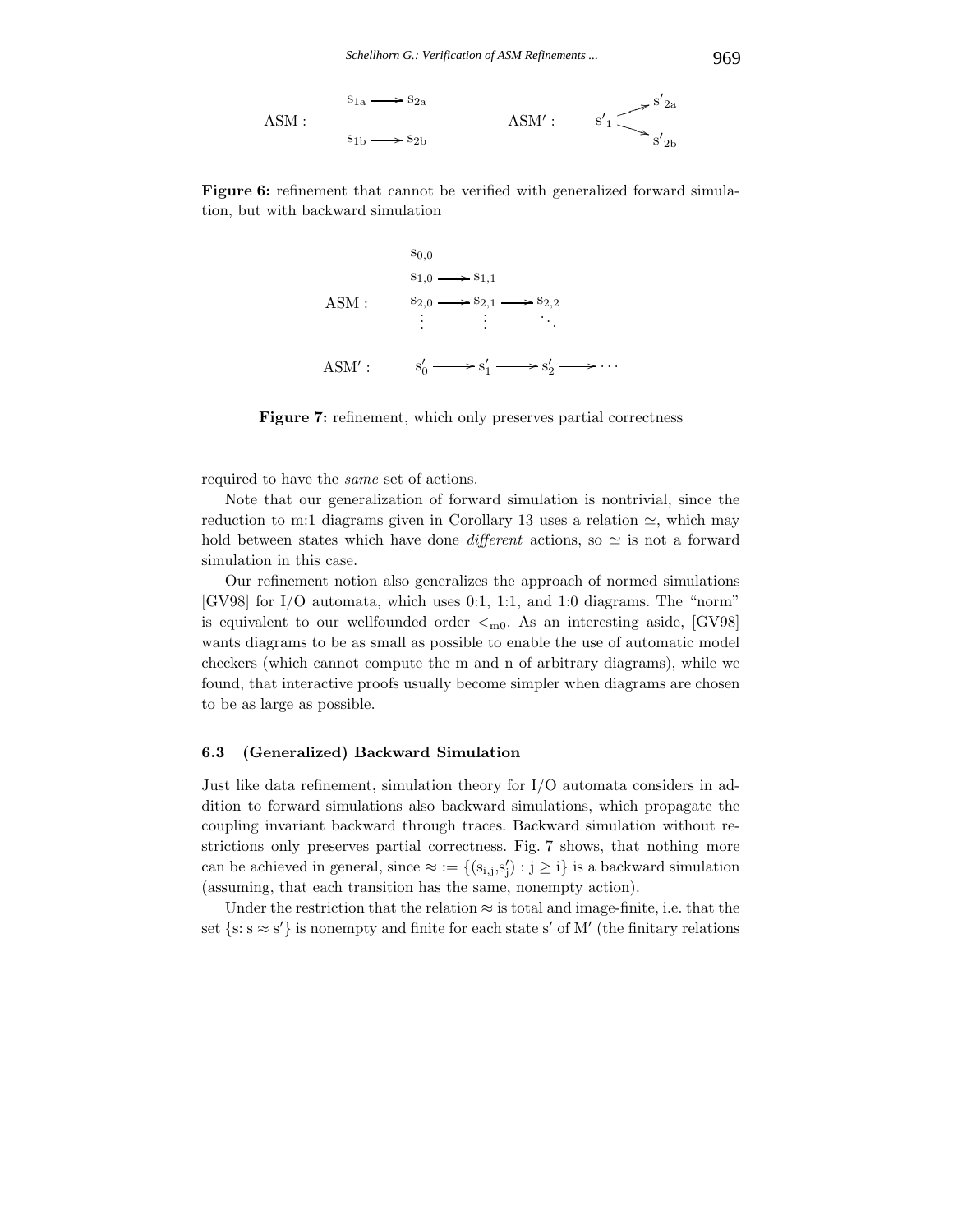in [dRE98] capture the same requirement), backward simulation implies partial preservation of traces for I/O automata and preservation of total correctness for data refinement. Backward simulation is mainly of theoretical interest: combined with forward simulation completeness results can be proved.

Some of these results are also applicable in our setting: generalized backward simulation can be defined, simply by reverting the direction of the transition relation, exchanging the role of initial and final states and using dual past tense operators instead of AF and EF. We have defined this dualization schematically in KIV. We found, that some care has to be taken, when final and initial states are exchanged: since we have defined final states to have no successor states, we must now require that initial states have no predecessor states. This is not always true, but it is simple, to modify an ASM such that this condition is satisfied. Then using the dualized theorems of generalized forward simulation, the proof that generalized backward simulation implies preservation of partial correctness is simple. Unfortunately, the condition of image-finiteness is not sufficient for generalized backward simulation to imply the three stronger notions of refinement correctness: again, Fig. 7 provides an example using  $\approx := \{ (s_{i,0}, s'_0) : i \ge 0 \}$ ∪ {(s<sub>j,j,s'</sub>'<sub>j</sub>) : j > 0}. A sufficient additional requirement seems to be the existence of a uniform upper bound to the size n of m:n diagrams, but an exact criterion and a formal proof are yet to be done.

Whether there are cases which satisfy these additional restrictions also remains an open question. Compiler verification does not seem to be a suitable candidate: Fig. 7 suggests, that image-finiteness of  $\sim$ I is a necessary criterion for (generalized) backward simulation to imply preservation of total correctness, but typically infinitely many programs will be compiled to the same target code.

# **6.4 Compiler verification**

For general work on compiler verification and on verification of Prolog compilers, we like to refer to [Sch99], since this could easily fill several more pages. 1:n diagrams with  $n > 0$  often occur in compiler verification, when one source code instruction is replaced with several target instructions. They are discussed in many variants, e.g. in [BHMY89] and in [Cyr93]. The second paper also describes a proof technique called "slowing down the specification machine", which splits 1:n diagrams in one 1:1 diagram and n−1 0:1 diagrams. While the "termination condition" is equivalent to decreasing the  $\lt_{0n}$  predicate, the approach requires to add explicit time to the ASMs.

m:n diagrams with positive m,n were already sketched for a special case of coupling invariants in [McG72]. A formal treatment of this case for deterministic ASMs and an abstraction function in PVS is described in [Dol98].

The refinement theory described in this paper generalizes the theory developed in [Sch99] to rules, which may diverge and simplifies some of the nota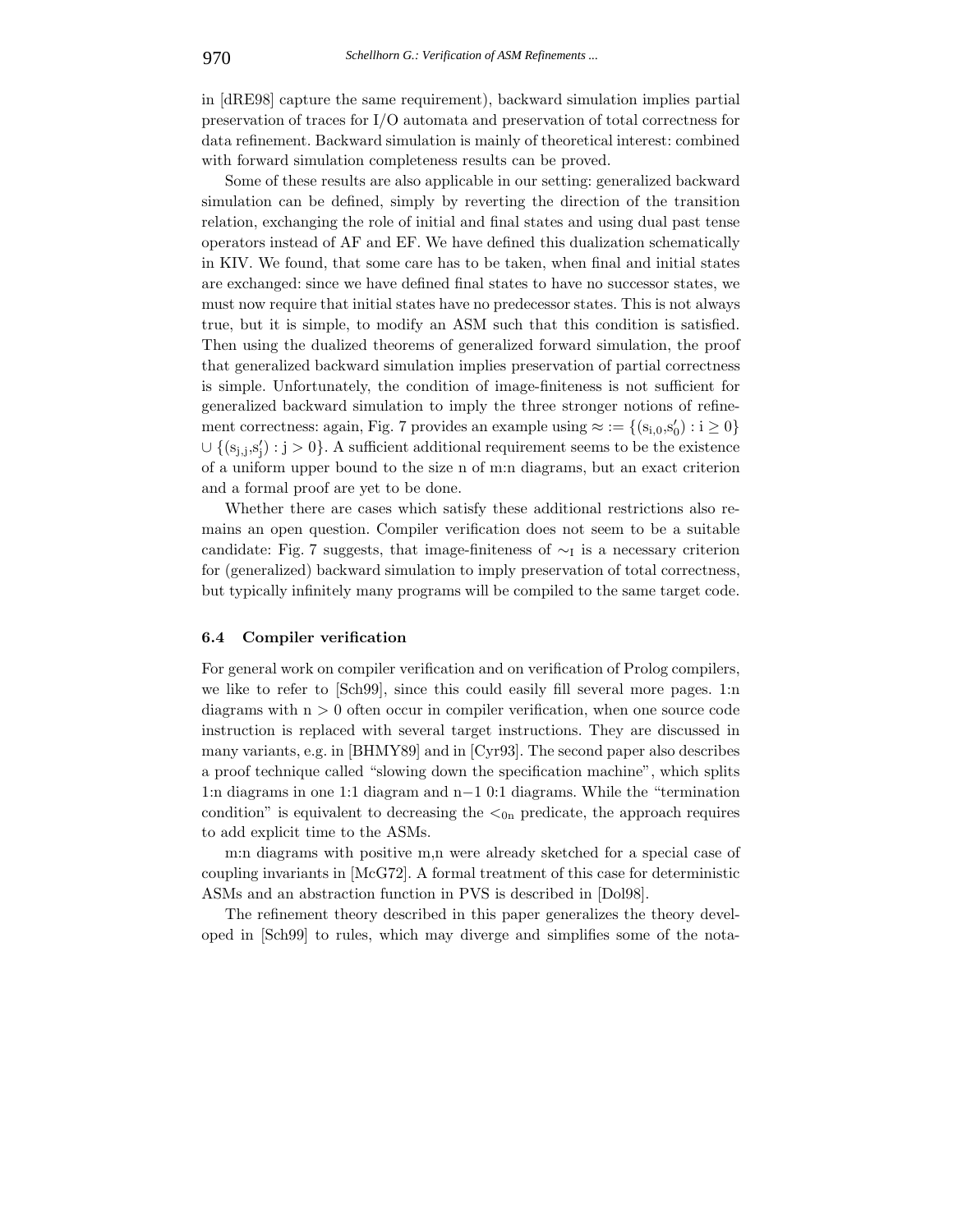tion. For the verification condition, it avoids the use of a function, that predicts whether a 0:m, a m:0 or a m:n diagram will follow.

[Sch99] describes formal application of the theory to 9 refinements specifying a Prolog compiler. Two refinements involve diagrams with a size that depends on the size of datastructures stored in the state (here: the number of Prolog clauses reachable in a code fragment). Two other examples of ASM refinements which make informal use of our theory are [BS00b] and [SSB01]. Both address correct compilation of Java to the JVM. [BS00b] uses an m:n diagram for the case, when an exception is thrown. The size m of the diagram is (roughly) the number of Java statements, that must be jumped over, until the next exception handler is found. Properties of the final states of the diagram are established using an auxiliary lemma, which is typical for proofs using m:n diagrams where m and n are dependent on data structures ([Sch99] also uses such lemmas).

[SSB01] gives another refinement proof for a revised version of the Java ASM. Each case of the proof corresponds to the verification of one 1:n diagram with n  $= 0,1,2$  or 3. The size n of the diagrams is computed as  $n := \sigma(m+1) - \sigma(m)$ , where  $\sigma(m)$  counts the number of steps of the JVM, that are necessary to reach a state equivalent to the m<sup>th</sup> state of the Java ASM. The cases of 1:0 diagrams correspond to navigation steps which are present in the Java ASM, but avoided in the JVM: either the Java ASM propagates a result (or an exception) upwards or the Java ASM descends into an expression. Infinite repetition of such steps (i.e. of 0:1 diagrams) is impossible, because both kinds of steps reduce the (finite) size of the remaining program to be executed.

# **7 Conclusion**

We have defined a generic framework to verify the refinement of ASMs. Four notions of refinement were defined, and a generic proof technique given, that reduces the correctness proof to the verification of m:n diagrams with m,  $n \geq$ 0. Our proof technique combines and generalizes proof techniques in use in the areas of data refinement, I/O automata refinement, and in compiler verification.

The proof technique has been successfully used in [Sch99], a large case study on compiler verification. Verification of some of the refinements would not have been practically possible without the theory we have developed. Using 0:n, m:0, and m:n diagrams with m,n  $> 1$  (instead of using 1:n or m:1 diagrams only) simplified many proofs considerably.

Currently, we have used generalized forward simulation mainly in applications, which use deterministic ASMs. An interesting topic for further research is to apply the theory to case studies which involve nondeterministic ASMs. These pose new questions, such as how to add fairness (and other) constraints to the choices made by the systems. Since such constraints are not directly expressible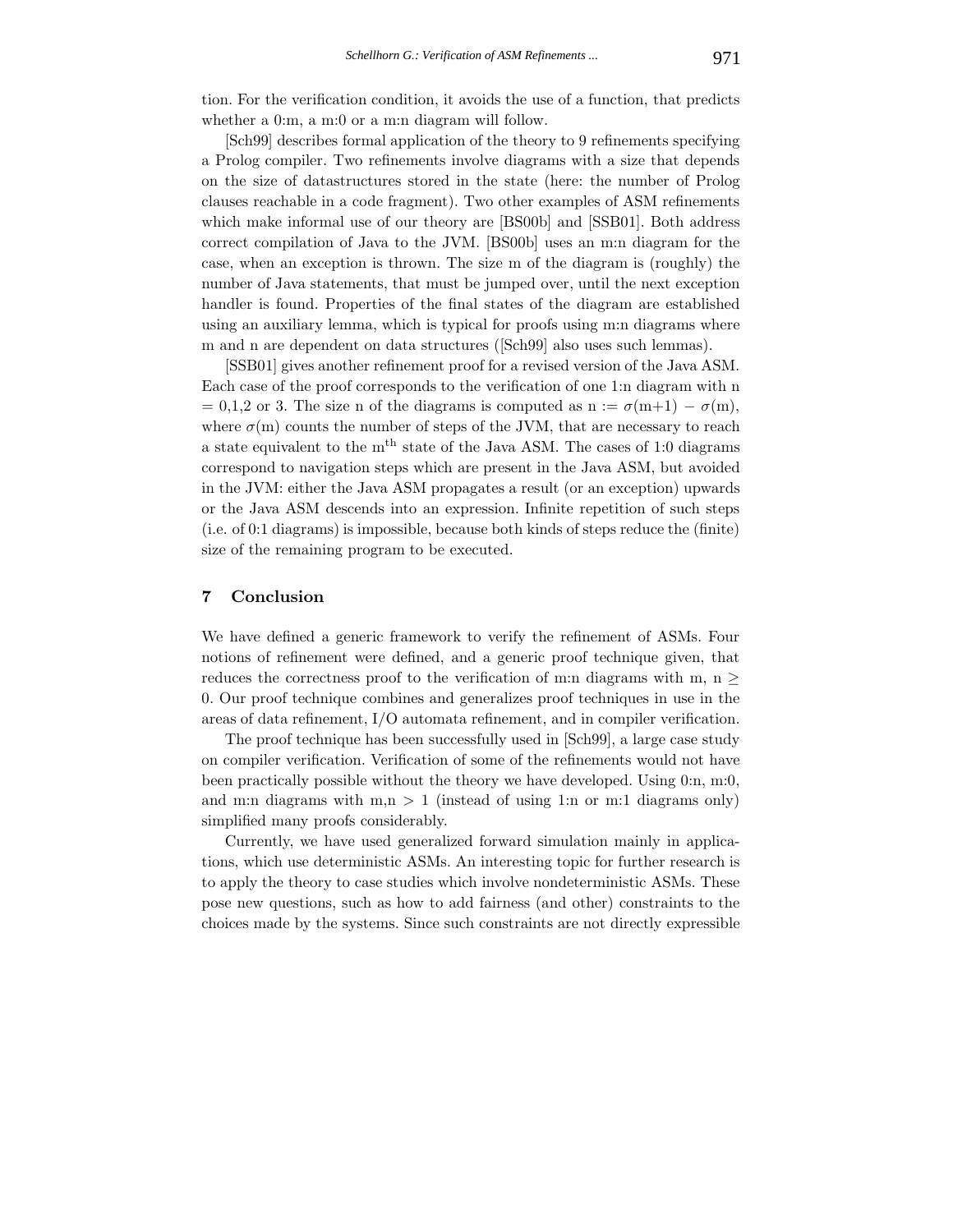in Dynamic Logic, we will have to decide between two approaches: Either we can encode the indeterministic choices of ASMs as input streams, i.e. use a static function f, such that  $f(n)$  gives the n<sup>th</sup> choice, and place explicit constraints on f. This construction is also known as "adding prophecy variables" and strongly related to the "construction of the canonical automaton" (see [LV95]). It is proposed in [SN01] for ASMs and allows to stay within Dynamic Logic. With this approach implicit quantification over all runs of an ASM becomes explicit quantification over all possible input streams present in the initial state. Alternatively, we can use temporal logic, e.g. extend the operators AF, EF to a full temporal logic similar to CTL. Refinement of TLA specifications [AL91] is related work that should be considered then.

### **Acknowledgements**

I would like to thank Prof. Börger and 3 anonymous referees for pointing out several errors and for making many helpful suggestions on drafts of this paper.

### **References**

- [AL91] M. Abadi and L. Lamport. The existence of refinement mappings. *Theoretical Computer Science*, 2:253–284, May 1991. Also appeared as SRC Research Report 29.
- [BHMY89] W. R. Bevier, W. A. Jr. Hunt, J S. Moore, and W. D. Young. An approach to systems verification. *Journal of Automated Reasoning*, 5(4):411–428, December 1989.
- [BM96] E. Börger and S. Mazzanti. A Practical Method for Rigorously Controllable Hardware Design. In J.P. Bowen, M.B. Hinchey, and D. Till, editors, *ZUM'97: The Z Formal Specification Notation*, volume 1212 of *LNCS*, pages 151–187. Springer, 1996.
- [BR95] E. Börger and D. Rosenzweig. The WAM—definition and compiler correctness. In Christoph Beierle and Lutz Plümer, editors, *Logic Programming: Formal Methods and Practical Applications*, volume 11 of *Studies in Computer Science and Artificial Intelligence*. North-Holland, Amsterdam, 1995.
- [BS98] E. Börger and W. Schulte. Defining the Java Virtual Machine as Platform for Provably Correct Java Compilation. In *Proceedings of the 23rd International Symposium on Mathematical Foundations of Computer Science*, volume 1450 of *LNCS*, page 17ff. Springer, 1998.
- [BS00a] E. Börger and J. Schmid. Composition and Submachine Concepts for Sequential ASMs. In P. Clote and H. Schwichtenberg, editors, *Proc. 14th International Workshop Computer Science Logic (Gurevich Festschrift)*, LNCS 1862, pages 41–60. Springer, 2000.
- [BS00b] E. Börger and W. Schulte. A Practical Method for Specification and Analysis Exception Handling - A Java/JVM Case Study. *Journal of Software Engineeering*, 26(9):872–887, September 2000.
- [Cyr93] D. Cyrluk. Microprocessor Verification in PVS: A Methodology and Simple Example. Technical Report SRI-CSL-93-12, Computer Science Laboratory, SRI International, December 1993.
- [DB01] J. Derrick and E. Boiten. *Refinement in Z and in Object-Z : Foundations and Advanced Applications*. FACIT. Springer, 2001.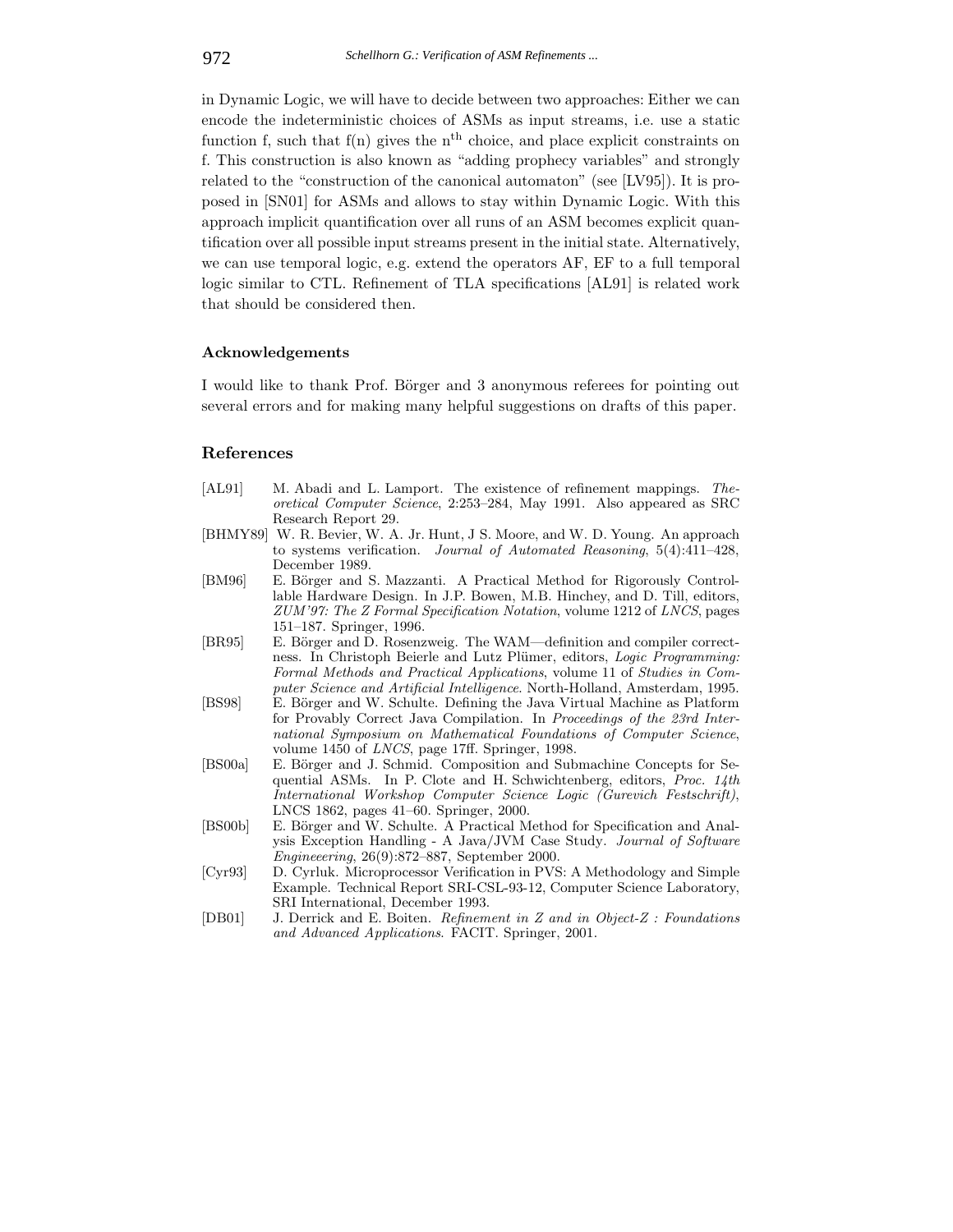- [Dol98] A. Dold. A Formal Representation of Abstract State Machines using PVS. Verifix-Report Ulm 6.2, Universität Ulm, 1998. (revised version).
- [dRE98] W. de Roever and K. Engelhardt. *Data Refinement: Model-Oriented Proof Methods and their Comparison*, volume 47 of *Cambridge Tracts in Theoretical Computer Science*. Cambridge University Press, New York, NY, 1998.
- [GDG<sup>+</sup>96] W. Goerigk, A. Dold, Th. Gaul, G. Goos, A. Heberle, F.W. von Henke, U. Hoffmann, H. Langmaack, H. Pfeifer, H. Rueß, and W. Zimmermann. Compiler correctness and implementation verification: The verifix approach. Technical Report LiTH-IDA-R-96-12, Linkoping University, 1996.
- [GM91] P. H. B. Gardiner and C. C. Morgan. Data refinement of predicate transformers. *Theoretical Computer Science*, 87, 1991.
- [GR95] R. Groenboom and G. Renardel de Lavalette. A Formalization of Evolving Algebras. In *Proceedings of Accolade95*. Dutch Research School in Logic, 1995.
- [GS97] Y. Gurevich and M. Spielmann. Recursive Abstract State Machines. *Journal of Universal Computer Science*, 3(4):233–246, 1997.
- [Gur95] M. Gurevich. Evolving algebras 1993: Lipari guide. In E. Börger, editor, *Specification and Validation Methods*. Oxford University Press, 1995.
- [GV98] W.O.D. Griffioen and F.W. Vaandrager. Normed simulations. In A.J. Hu and M.Y. Vardi (eds), editors, *Proceedings CAV'98*, volume 1427 of *LNCS*, pages 332–344, Vancouver, BC, Canada, 1998.
- [Har79] D. Harel. *First Order Dynamic Logic*. LNCS 68. Springer, Berlin, 1979.
- [Hoa69] C.A.R. Hoare. An axiomatic basis for computer programming. *COMM ACM*, pages 576–580, 1969.
- [Jon90] C. B. Jones. *Systematic Software Development using VDM*. Prentice Hall, 2nd edition, 1990.
- [LT89] Nancy Lynch and Mark Tuttle. An introduction to input/output automata. *CWI-Quarterly,Centrum voor Wiskunde en Informatica, Amsterdam*, 1989.
- [LV95] N. Lynch and F. Vaandrager. Forward and Backward Simulations Part I: Untimed systems. *Information and Computation*, 121(2):214–233, September 1995. also: Technical Memo MIT/LCS/TM-486.b, Laboratory for Computer Science, MIT.
- [McG72] C.L. McGowan. An inductive proof technique for interpreter equivalence. In R. Rustin, editor, *Formal Semantics of Programming Languages*, pages 139 – 147. Englewood Cliffs, 1972.
- [Moo88] J Moore. PITON: A Verified Assembly Level Language. Technical report 22, Computational Logic Inc., 1988. available at the URL: http://www.cli.com.
- [Pus96] C. Pusch. Verification of compiler correctness for the WAM. In J.Harrison J. von Wright, J.Grundy, editor, *Theorem Proving in Higher Order Logics (TPHOLs'96)*, volume 1125 of *LNCS*, pages 347–362. Springer, 1996.
- [RSS95] S. Rajan, N. Shankar, and M.K. Srivas. An integration of model-checking with automated proof checking. In Pierre Wolper, editor, *Computer-Aided Verification, CAV '95*, volume 939 of *Lecture Notes in Computer Science*, pages 84–97, Liege, Belgium, June 1995. Springer-Verlag.
- [RSSB98] W. Reif, G. Schellhorn, K. Stenzel, and M. Balser. Structured specifications and interactive proofs with KIV. In W. Bibel and P. Schmitt, editors, *Automated Deduction—A Basis for Applications*. Kluwer Academic Publishers, Dordrecht, 1998.
- [SA97] G. Schellhorn and W. Ahrendt. Reasoning about Abstract State Machines: The WAM Case Study. *Journal of Universal Computer Science (J.UCS)*, 3(4):377–413, 1997. available at http://hyperg.iicm.tu-graz.ac.at/jucs/.
- [SA98] G. Schellhorn and W. Ahrendt. The WAM Case Study: Verifying Compiler Correctness for Prolog with KIV. In W. Bibel and P. Schmitt, editors, *Automated Deduction — A Basis for Applications*, volume III: Applications,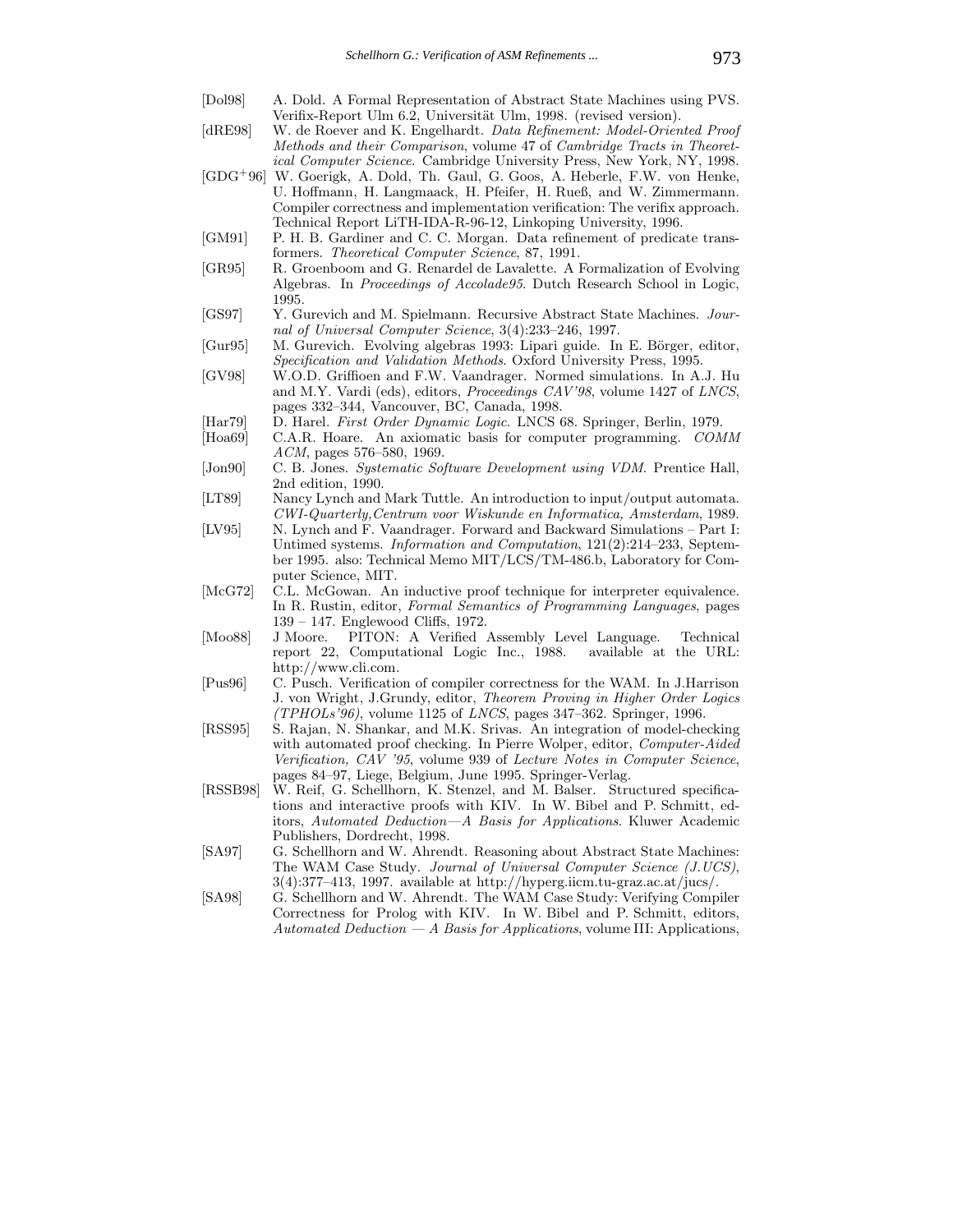chapter 3: Automated Theorem Proving in Software Engineering. Kluwer Academic Publishers, 1998.

- [Sch95] A. Schönegge. Extending Dynamic Logic for Reasoning about Evolving Algebras. Technical Report 49/95, Fakultät für Informatik, Universität Karlsruhe, 76128 Karlsruhe, Germany, 1995.
- [Sch99] G. Schellhorn. *Verification of Abstract State Machines*. PhD thesis, Universität Ulm, Fakultät für Informatik, 1999. (available at www.informatik.uni-augsburg.de/swt/fmg/papers/).
- [SN01] R. F. Stärk and S. Nanchen. A Complete Logic for Abstract State Machines. *Journal of Universal Computer Science (J.UCS)*, Abstract State Machines 2001: Theory and Applications, 2001. (this volume).
- [Spi88] J. M. Spivey. *Understanding Z*. Cambridge University Press, 1988.
- [SSB01] R.F. Stärk, J. Schmid, and E. Börger. *Java and the Java Virtual Machine: Definition, Verification, Validation*. Springer, 2001.

# **A Appendix: Proof of the Main Theorem**

This appendix gives the formal proof for Theorem 7 of Sect. 4, which consists of five steps described in the following subsections. The first three steps prove lemmas 9, 10 and 11. The fourth step defines an auxiliary lemma that makes the axiom of choice applicable, and the final step proves the main theorem. All proofs use recursions  $(2)$  to unfold the definitions of EF and AF,  $(4)$  to eliminate  $AF'$  + and  $EF$  + in favor of  $AF'$  and  $EF$ , and the basic lemmas

$$
EF(s,p) \leftrightarrow EF(s,\lambda s_1, s_1 = s_0) \land p(s_0)
$$
\n(12)

$$
(\forall s_0. EF(s, \lambda s_1. s_1 = s_0) \land p_0(s_0) \to EF(s_0, p_1))
$$
  
\n
$$
\rightarrow (EF(s, p_0) \to EF(s, p_1))
$$
 (EF-step)

$$
(\forall s_0. EF(s, \lambda s_1. s_1 = s_0) \land p_0(s_0) \to AF(s_0, p_1))
$$
  
\n
$$
\rightarrow (AF(s, p_0) \to AF(s, p_1))
$$
\n
$$
(AF-step)
$$

The definitions (1) of AF and EF are not used in the first three steps, except in the simple proofs of the three lemmas above. Lemma  $(12)$  says, that if a state is reachable from s, where p holds, we can give it a name  $s_0$ . Lemma (EFstep) says, that if we have to prove the implication " $EF(s,p_0) \rightarrow EF(s,p_1)$ " then assuming the state  $s_0$  where  $p_0$  holds, is not reached later than the one, in which  $p_1$  holds, it is sufficient to show "EF(s, $\lambda$  s<sub>1</sub>. s<sub>1</sub> = s<sub>0</sub>)  $\wedge$   $p_0(s_0) \rightarrow EF(s_0,p_1)$ ". The first precondition (" $s_0$  reachable from s") is usually dropped. This means, that by applying the lemma to reduce a goal we ,,step forward" from state s to state  $s_0$  in the trace. Stepping from s to  $s_0$  also works for AF instead of EF (now assuming, that  $all$  states, where  $p_0$  holds are before those, where  $p_1$  holds). Since we use  $AF'$  and  $EF$  to express commutativity of diagrams, application of  $(EF-step)$  for M and  $(AF-step)$  for M' will step forward in the traces and thereby reduce the size of the diagrams. Special cases of (EF-step) and (AF-step), which will often use are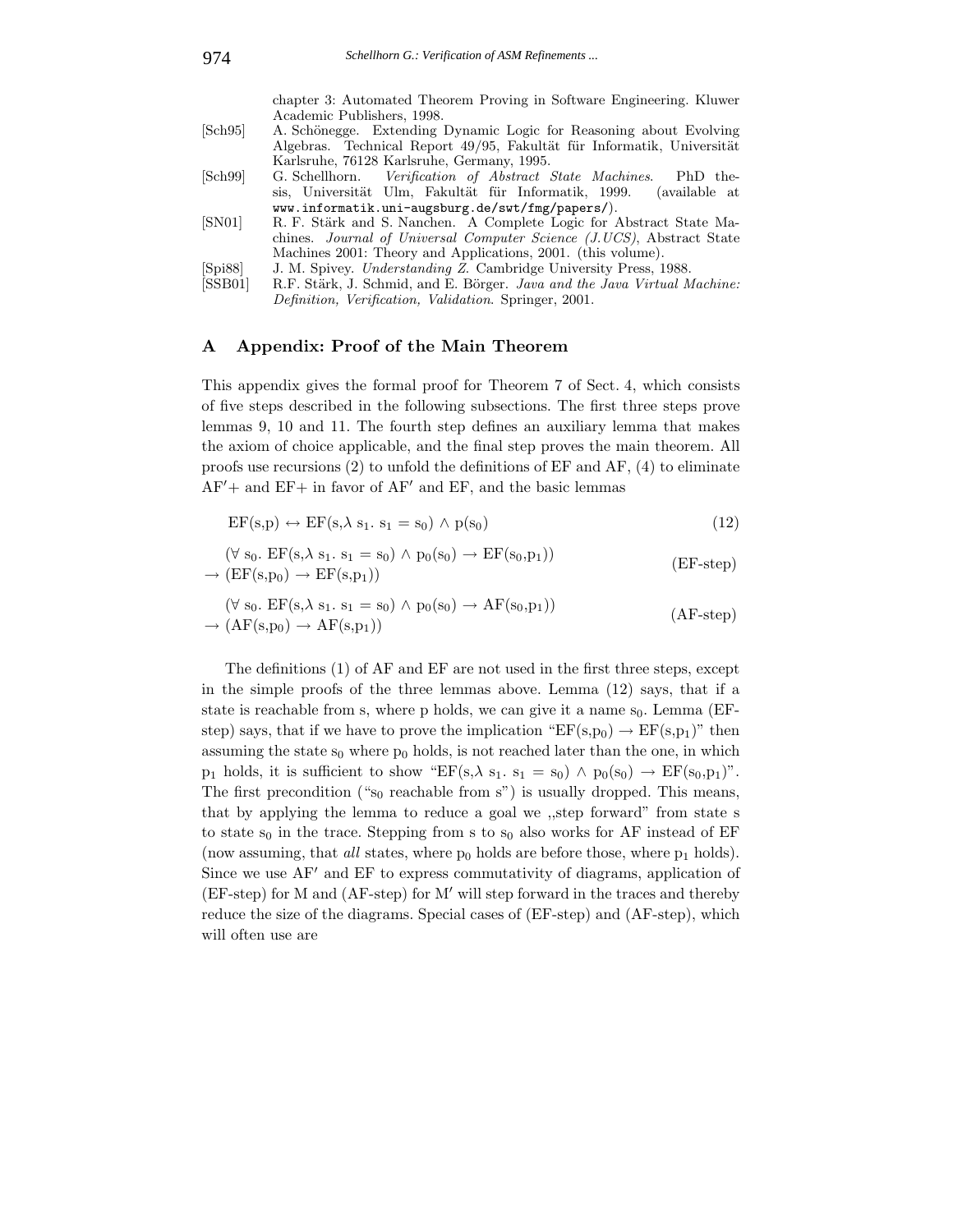$$
(\forall s_0. EF(s, \lambda s_1. s_1 = s_0) \land p_0(s_0) \to p_1(s_0))
$$
  
\n
$$
\rightarrow (EF(s, p_0) \to EF(s, p_1))
$$
 (EF-imp)

$$
(\forall s_0. EF(s, \lambda s_1. s_1 = s_0) \land p_0(s_0) \to p_1(s_0))
$$
  
\n
$$
\rightarrow (AF(s, p_0) \to AF(s, p_1))
$$
\n
$$
(AF-imp)
$$

i.e. we have  $s_0 = s_1$  and  $p_0$  must immediately imply  $p_1$ .

# **A.1 Proof of Lemma 9**

The lemma is proved by induction over  $(s, s')$ , using  $\lt_{0n}$  as the wellfounded order. Application of (VC) reduces the goal to three subgoals. The first subgoal deals with the case, where the precondition of (VC) does not hold, i.e. when we have two final states s and s . The second and third case deal with the two disjuncts of the conclusion of (VC). The first two cases are trivially proven by unfolding the definition of  $AF'$  with (2). In the third case, after eliminating  $AF'$  + with (4) we have to show

$$
s \approx s' \land \neg \text{ final}'(s') \land \text{Ind-Hyp}
$$
  
\n
$$
\land \forall s'_0. \ \rho'(s', s'_0) \rightarrow AF'(s'_0, \lambda s'_1. \quad s \approx s'_1 \land (s, s'_1) <_{0n} (s, s')
$$
  
\n
$$
\lor EF + (s, \lambda s_0. s_0 \approx s'_0))
$$
  
\n
$$
\rightarrow AF'(s', \lambda s'_0. s \approx s'_0 \land \text{final}'(s'_0) \lor EF + (s, \lambda s_0. \text{ inv}(s_0, s'_0)))
$$

where Ind-Hyp is the induction hypothesis. By unfolding  $AF'$  in the conclusion we get a state s'<sub>0</sub> with  $\rho$ '(s', s'<sub>0</sub>). This state can be used to instantiate the quantifier in the precondition to give

$$
s \approx s' \land \neg final'(s') \land \rho'(s', s'_0) \land Ind-Hyp
$$
  
 
$$
\land AF'(s'_0, \lambda s'_1. \quad s \approx s'_1 \land (s, s'_1) <_{0n} (s, s')
$$
  
 
$$
\lor EF + (s, \lambda s_0. s_0 \approx s'_1))
$$
  
 
$$
\rightarrow AF'(s'_0, \lambda s'_1. s \approx s'_1 \land final(s'_1) \lor EF + (s, \lambda s_0. inv(s_0, s'_1)))
$$

Now we apply Lemma (AF-step) on the the two AF-formulae, stepping from  $s'_0$  to the state  $s'_1$  at the end of the 0:n-diagram. After removing now irrelevant formulae the remaining goal is:

$$
\text{Ind-Hyp} \land (\text{EF}+(s, \lambda s_0. s_0 \approx s'_1) \lor s \approx s'_1 \land (s, s'_1) <_{0n} (s, s'))
$$
  

$$
\rightarrow \text{AF}'(s'_1, \lambda s'_2. s \approx s'_2 \land \text{final}(s'_2) \lor \text{EF}+(s, \lambda s_0. s_0 \approx s'_2)),
$$

The disjunct in the precondition gives two cases to prove. The first is proved by unfolding AF, the second directly follows from the induction hypothesis.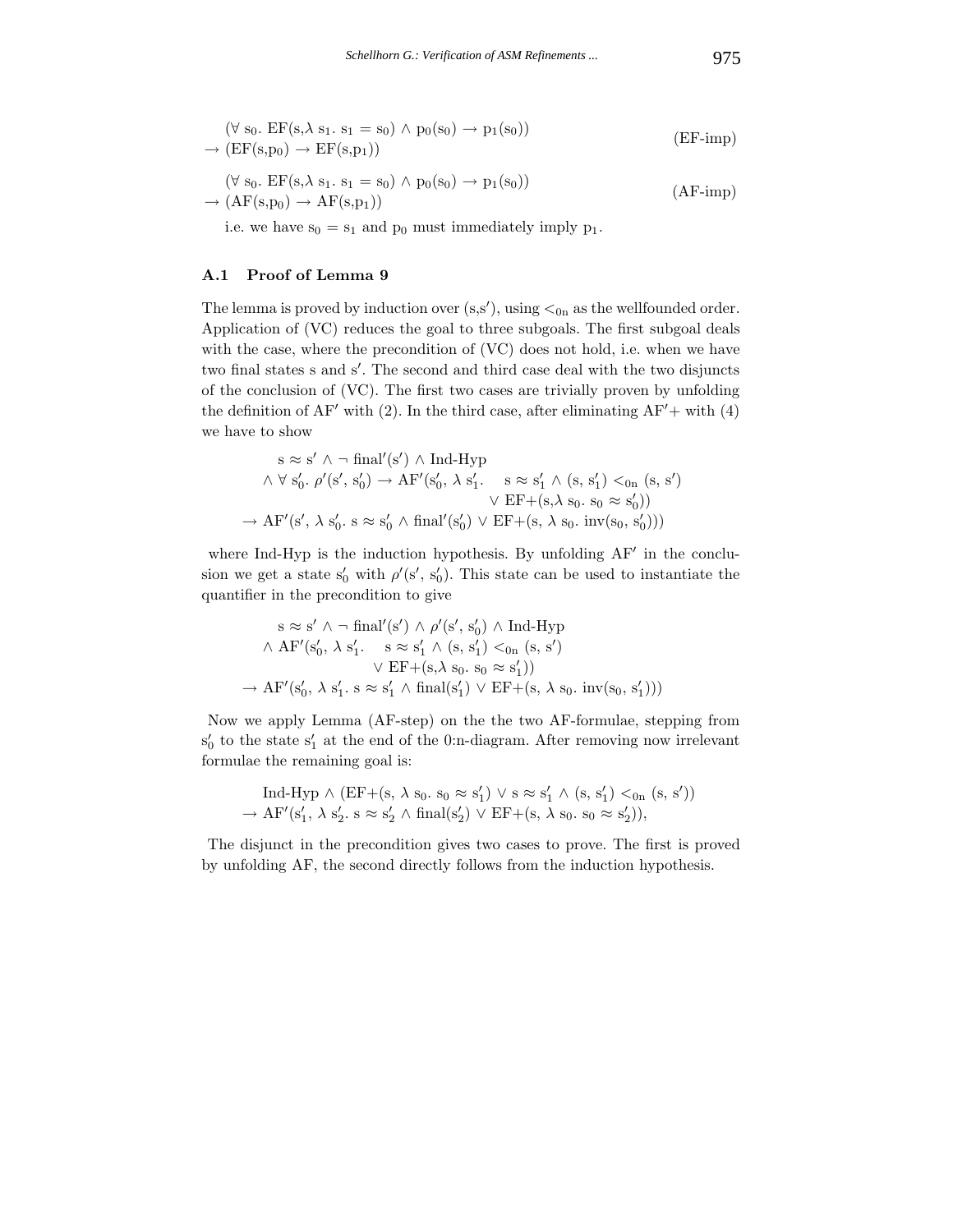# **A.2 Proof of Lemma 10**

This lemma is also proved by wellfounded induction using  $\lt_{m0}$ . Applying (VC) results in three cases as before. The case of final states is trivial again. The third case is simple too, although technically more involved, since we have to unfold AF + and EF+ before (AF-imp) and (EF-imp) are applicable. In the second case, after unfolding EF+

$$
s \approx s' \land \rho(s, s_0) \land \neg final(s) \land Ind-Hyp
$$
  
 
$$
\land EF(s_0, \lambda s_2, s_2 \approx s' \land (s_2, s') <_{m0} (s, s'))
$$
  
 
$$
\land \neg AF' + (s', \lambda s'_0. EF(s, \lambda s_0, s_0 \approx s'_0))
$$
  
 
$$
\rightarrow EF(s, \lambda s_0, s_0 \approx s' \land \neg EF + (s_0, \lambda s_1, s_1 \approx s'))
$$

has to be shown. The proof proceeds by unfolding EF in the conclusion and by instantiating the resulting quantifier with  $s_0$ . Using lemma (EF-step) to step from  $s_0$  to  $s_2$  (exceptionally keeping the reachability precondition) leads to

$$
s \approx s' \land \rho(s, s_0) \land \neg \text{ final}(s) \land \text{Ind-Hyp}
$$
  
 
$$
\land EF(s_0, \lambda s_1, s_1 = s_2) \land s_2 \approx s' \land (s_2, s') <_{m0} (s, s')
$$
  
 
$$
\land \neg AF' + (s', \lambda s'_0, EF(s, \lambda s_0, s_0 \approx s'_0))
$$
  
 
$$
\rightarrow EF(s_2, \lambda s_0, s_0 \approx s' \land \neg EF + (s_0, \lambda s_1, s_1 \approx s'))
$$

Since  $(s_2, s') <_{m0} (s, s')$  we can now apply the induction hypothesis. Its conclusion (i.e. the postcondition of Lemma 10 with  $s_2$  instead of s) is equal to the conclusion of our goal, so we just have to establish the precondition:

$$
s \approx s' \land \rho(s, s_0) \land \neg \text{ final}(s) \land EF(s_0, \lambda s_1, s_1 = s_2) \land s_2 \approx s'
$$
  
 
$$
\land (s_2, s') <_{m0} (s, s') \land \neg AF' + (s', \lambda s'_0, EF(s, \lambda s_0, s_0 \approx s'_0))
$$
  
\n
$$
\rightarrow \neg AF' + (s', \lambda s'_0, EF(s_2, \lambda s_0, s_0 \approx s'_0))
$$

By expanding both AF'+-formulas with the same state  $s'_0$ , such that  $\rho'(s', s'_0)$ holds, using contraposition and finally applying (AF-imp) to cancel the AFoperators it remains to prove

$$
s \approx s' \land \rho(s, s_0) \land \neg \text{ final}(s) \land \rho'(s', s'_0) \land EF(s_0, \lambda s_1, s_1 = s_2)
$$
  

$$
\land s_2 \approx s' \land (s_2, s') <_{m0} (s, s') \land EF(s_2, \lambda s_0, s_0 \approx s'_1)
$$
  

$$
\rightarrow EF(s, \lambda s_0, s_0 \approx s'_1)
$$

This is done by unfolding  $EF$  in the conclusion, using  $s_0$  to instantiate the resulting quantifier. Finally,  $(AF-step)$  steps from  $s_0$  to  $s_2$  and closes the goal.

#### **A.3 Proof of Lemma 11**

We start with the proof of the weaker lemma

$$
s \approx s' \land \neg final(s) \land \neg final'(s') \to AF' + (s', \lambda s'_0. EF(s, \lambda s_0. s_0 \approx s'_0))
$$
 (13)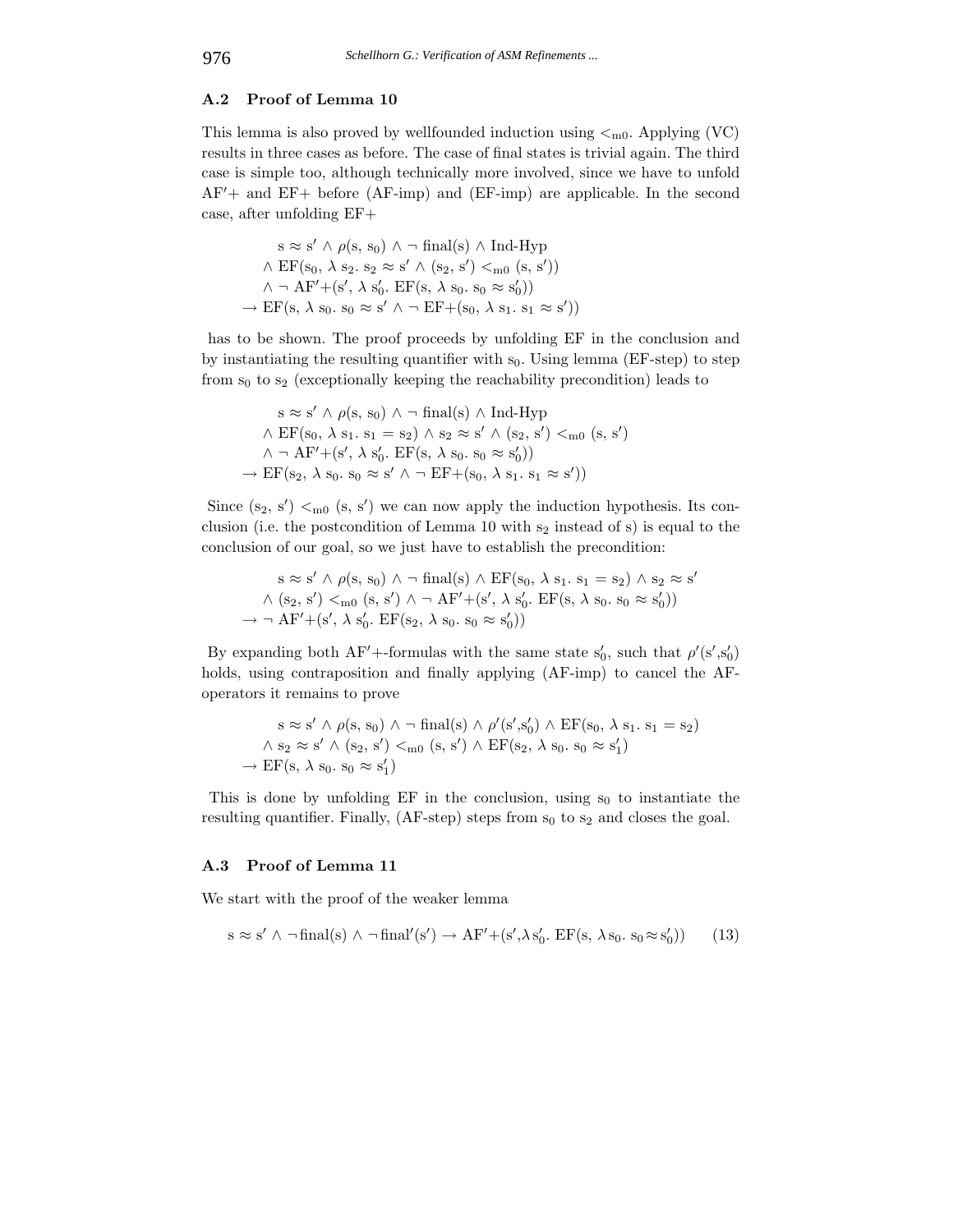which is need for partial preservation of traces. Its proof starts by applying Lemma 10, adding a precondition, which is by (12) equivalent to

$$
EF(s, \lambda s_1, s_1 = s_0) \land s_0 \approx s' \land \neg EF + (s_0, \lambda s_1, s_1 \approx s')
$$

In this way, we introduce a state  $s_0$ , where no more m:0-diagram can be added. Applying (VC) to  $s_0$  and  $s'$ , we add

$$
AF' + (s', \lambda s'_0. EF + (s_0, \lambda s_1. s_1 \approx s'_0) \vee s_0 \approx s'_0 \wedge (s_0, s'_0) <_{0n}(s_0, s'))
$$

i.e. that the following diagram is an m:n-diagram with  $n > 0$  as a precondition. Eliminating both  $AF'$  + with the same successor state, we can use  $(AF-imp)$  to cancel the two resulting AF-Operators away. Expanding EF+ we get

$$
s_0 \approx s' \land EF(s, \lambda s_1, s_1 = s_0)
$$
  
 
$$
\land (\rho(s_0, s_1) \land EF(s_1, \lambda s_2, s_2 \approx s'_0) \lor s_0 \approx s'_0 \land (s_0, s'_0) <_{0} (s_0, s'))
$$
  
\n
$$
\rightarrow EF(s, \lambda s_0, s_0 \approx s'_0)
$$

The proof can now be completed by using  $(EF-step)$  to step from s to s<sub>0</sub> and unfolding the resulting  $EF(s_0,...)$ -formula.

To prove Lemma 11, we apply  $(13)$ , eliminate both  $AF'$ + using the same successor state, and use  $(AF-step)$  to step from this successor state to  $s'_0$ . This leaves the subgoal

$$
EF(s, \lambda s_0, s_0 \approx s'_0) \rightarrow AF'(s'_0, \lambda s'_1, EF + (s, \lambda s_0, s_0 \approx s'_1))
$$

Unfolding EF gives the trivial case, where at least one step is taken to reach a state  $s_0$  with  $s_0 \approx s'_0$  (intuitively this is the case where the m:n diagram under consideration already has  $m > 0$ ) and the case where we have  $s \approx s'_0$  immediately. In this case we apply Lemma 9 with s and  $s'_0$  to add the maximal number of 0:n-diagrams. This adds the precondition

$$
AF'(s'_0, \lambda s'_1. EF + (s, \lambda s_0. s_0 \approx s'_1) \vee final'(s'_1) \wedge s \approx s'_1)
$$

to our previous goal. Using (AF-imp) to cancel the two AF-operators, we step to the state  $s'_1$  at the end of the 0:n-diagrams. We get two cases: The first, where  $EF+(\dots)$  holds is trivial already, the other is

$$
final'(s'_1) \wedge s \approx s'_1 \rightarrow AF'(s'_1, \lambda s'_2. EF + (s, \lambda s_0. s_0 \approx s'_2))
$$

which is an instance of (VC).

## **A.4 Formalizing the Addition of a Commuting Diagram**

Lemma 11 shows, that given two non-final similar states  $s \approx s'$ , and a trace  $\sigma'$ starting with s', we can find a trace  $\sigma$  starting with s and two states  $s_0$ ,  $s'_0$  on the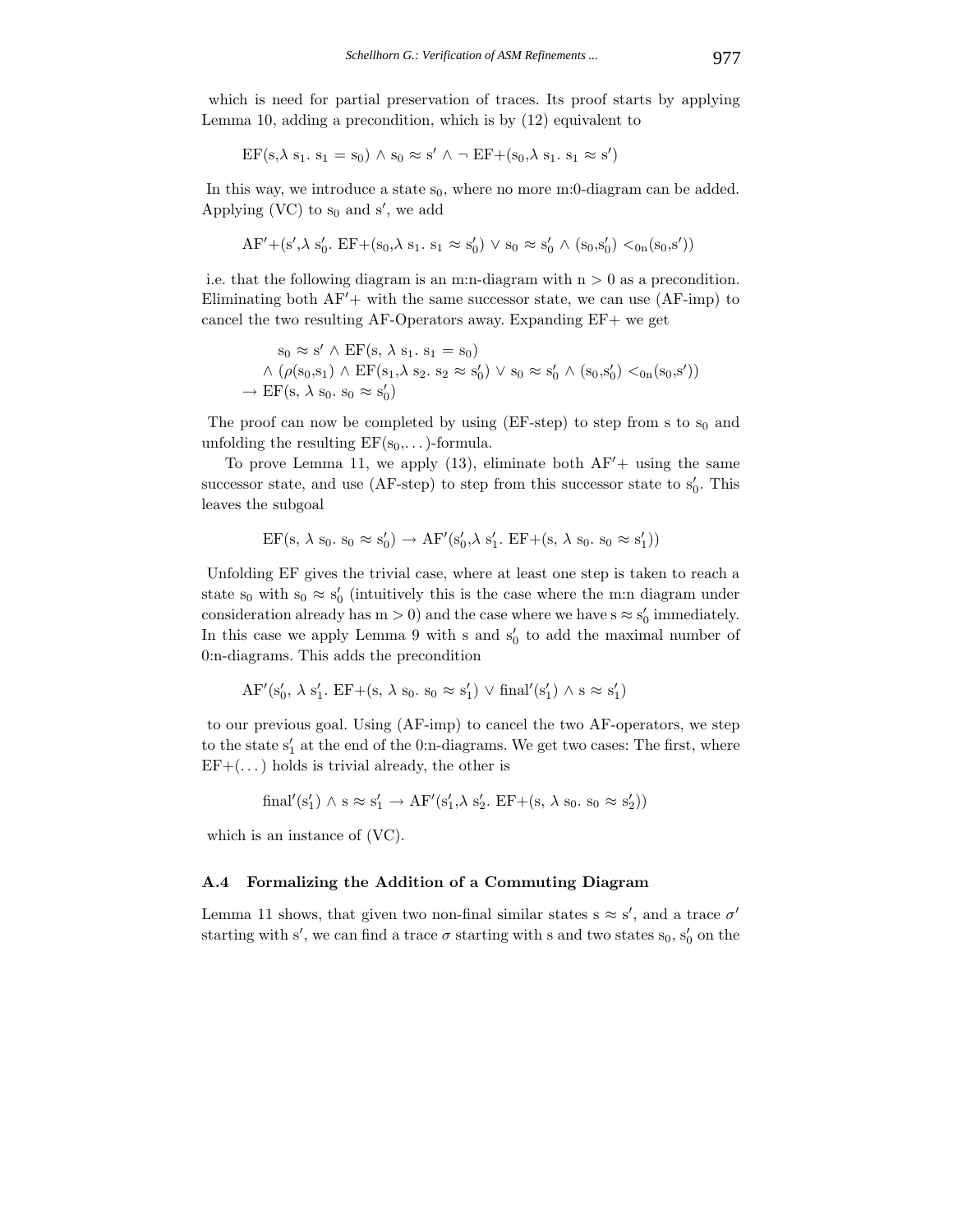two traces, which are both reached with a positive numbers of steps and which are similar again. With other words, we can add an m:n-diagram with  $m,n > 0$ . Now intuitively, given a trace  $\sigma'$  and a state  $s \approx \sigma'(0)$ , adding diagrams can be repeated infinitely to give the trace  $\sigma$  and the sequences of natural numbers (i<sub>0</sub>,  $i_1, \ldots$ ) and  $(i_0, j_1, \ldots)$  as required by Theorem 7. Unfortunately, the concept of "repeating a construction infinitely" is somewhat hard to formalize. In the following two sections we will give the idea of the formalization and the main lemmas needed. Once the lemmas "fit together", their proofs are simple, so we will skip them (although they are often rather lengthy).

The idea of the formalization is to define a function  $\Sigma: T \to T$  over a suitable set T, which encodes the "construction". Finite repetition then means iterated application of the function. Infinite repetition will require a diagonalization argument. We will consider repetition in the following section, when we prove Theorem 7. In this section we will only prove the existence of a "construction", which adds another m:n-diagram with  $m,n > 0$ . The existence proof defines a lemma that is an instance of the precondition of the axiom of choice ( $\phi$  is a formula with free variables  $x, y \in T$ :

$$
(\forall x. \exists y. \phi(x,y)) \rightarrow (\exists \Sigma. \forall x. \phi(x,\Sigma(x)))
$$

Applying the axiom of choice on the lemma allows to deduce the existence of a choice function  $\Sigma$ , which encodes adding a diagram. To define the lemma, we define the type T to be the triples consisting of a function  $\sigma$ : Nat  $\rightarrow$  S (intended to be a trace of M) and two natural numbers i and j. The idea is: if  $\sigma(i) \approx \sigma'(j)$ holds, then applying  $\Sigma$  will add another diagram, i.e. it will construct  $\sigma_0$ , i<sub>0</sub>, j<sub>0</sub>, such that  $i_0 > i$ ,  $j_0 > j$ , and  $\sigma_0(i_0) \approx \sigma'(j_0)$ . The construction also must preserve all commuting diagrams earlier on the trace, i.e. it is necessary to guarantee  $\sigma(m) = \sigma_0(m)$  for all positions  $m \leq i$ . Formally we define the lemma:

$$
\forall \sigma, i, j. \exists \sigma_0, i_0, j_0. \quad \text{trace}'(\sigma') \land \text{trace}(\sigma) \land \sigma(i) \approx \sigma'(j) \n\rightarrow \quad \text{trace}(\sigma_0) \land i < i_0 \land j < j_0 \land \sigma_0(i_0) \approx \sigma'(j_0) \n\land \forall \text{ m. m} \leq i \rightarrow \sigma(\text{m}) = \sigma_0(\text{m})
$$
\n(14)

Its proof has four cases: If both  $\sigma(i)$  and  $\sigma'(j)$  are final, then we can choose  $(\sigma_0, i_0, j_0) := (\sigma, i +1, j +1)$ , since final states are repeated. If only one of  $\sigma'(j)$  and  $\sigma(i)$  is final we can apply (VC), which will add a m:0 or 0:n-diagram respectively.  $(i_0, j_0)$  are set to be  $(i + m, j + 1)$  and  $(i + 1, j + n)$  in these two cases.  $\sigma_0$  can be set to be  $\sigma$  for a 0:n-diagram. Otherwise a new trace must be constructed combining the first i steps of  $\sigma$  and the trace  $\sigma_1$  starting with the m steps of the m:0 diagram.  $\sigma_1$  is the result of expanding EF with its definition (1). Finally, we use Lemma 11 for the case of two non-final states to add an m:n-diagram with  $m,n > 0$ .  $\sigma_0$  is defined similarly to the case of a m:0-diagram.  $(i_0, j_0)$  are set to be  $(i + m, j + n)$ . Like in the 0:n-case, n is determined by expanding AF' with (1) and instantiating the quantifier with  $\sigma'$ .